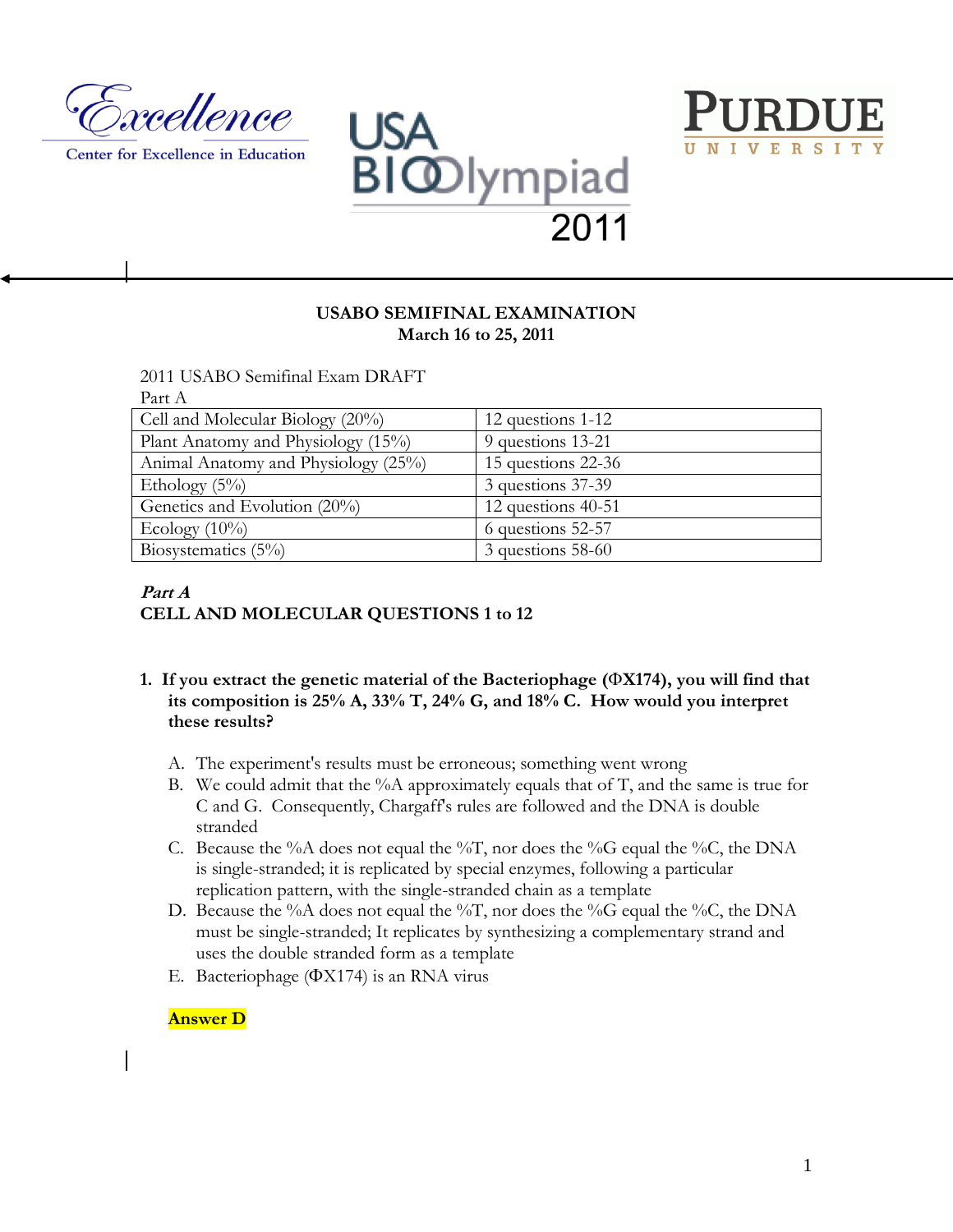- **2. The diagrams below refer to variation in the amount of DNA (y-axis) as a function of time (x-axis) during cell division. (The units are arbitrary.) Which of these diagrams depict what happens during meiosis and mitosis, respectively?**
	- A. 1 and 2
	- B. 1 and 3
	- C. 2 and 3
	- D. 3 and 4
	- E. 4 and 1



#### **3. Which of the following cellular proteins make direct contact with chromosomes?**

- A. Centrosomes and microtubule-associated proteins
- B. Kinesins, myosins, and actin microfilaments
- C. Histones, condensins, and synaptonemal complexes
- D. All of the above
- E. None of the above

#### **Answer C**

- **4. Your colleague's PCR reaction failed to amplify the human rhodopsin gene. Her lab notebook indicates that she added dNTPs, the Rhodopsin template gene, complementary DNA primers, buffer, and an E. Coli DNA polymerase and ran the reaction under the proper conditions. How would you advise her to fix the reaction?**
	- A. Add a bacterial promoter to the Rhodopsin template
	- B. Add extra ATP so there is enough energy to catalyze the reaction
	- C. Add dNTPs to facilitate elongation
	- D. Use a different polymerase
	- E. Use RNA primers instead

#### **Answer: D**

## **5. For a constant concentration of an enzyme, which of the following is true of a noncompetitive inhibitor?**

- A.  $k_m$  is lowered;  $v_{max}$  remains constant
- B.  $k_m$  is increased;  $v_{max}$  remains constant
- C.  $k_m$  remains constant;  $v_{\text{max}}$  is lowered
- D.  $k_m$  remains constant;  $v_{\text{max}}$  is increased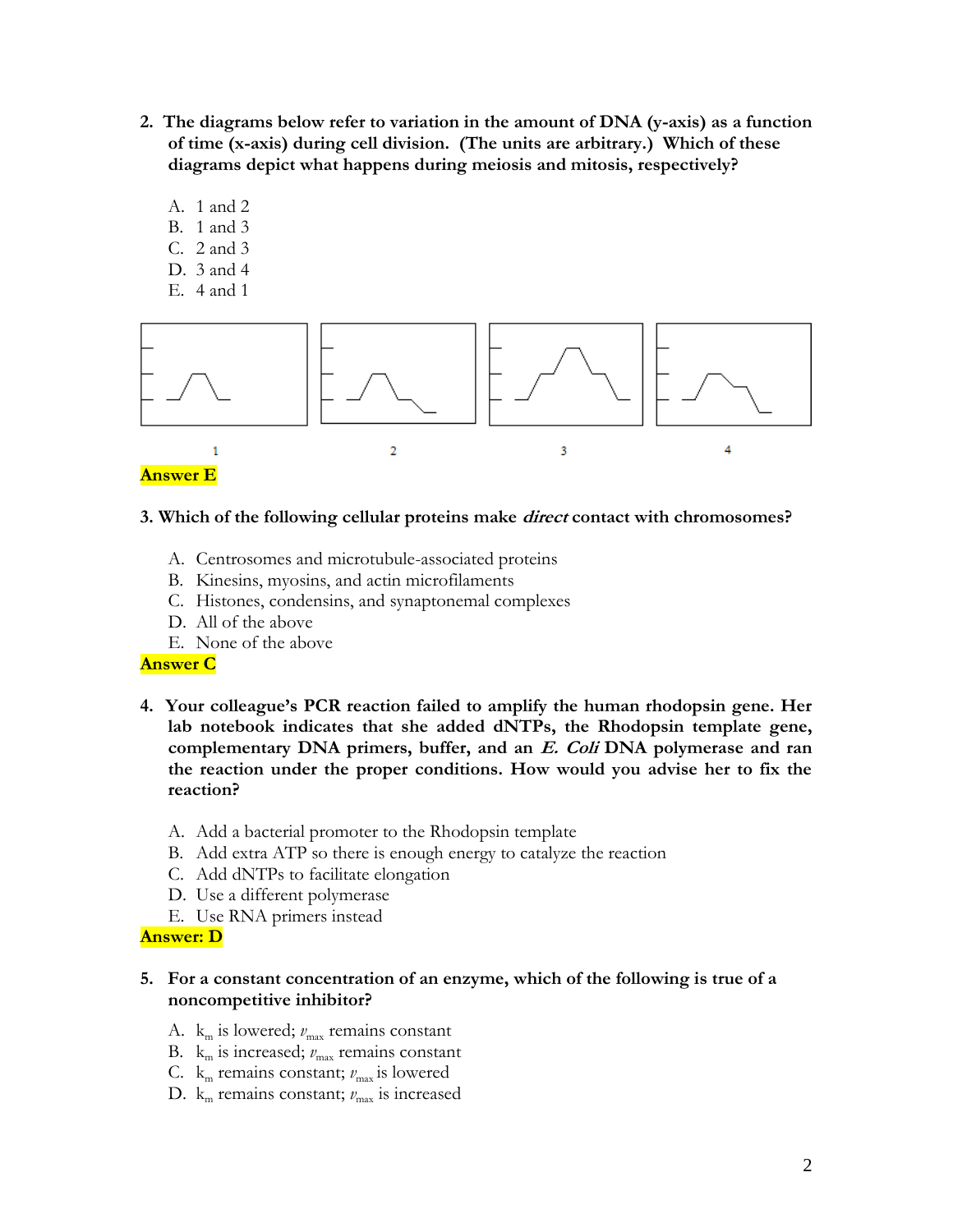E.  $k_m$  remains constant;  $v_{\text{max}}$  remains constant

## **Answer C**

## **6. The mitochondrion has more than three stop codons. Which biological principle does this violate?**

- A. Central dogma
- B. Endosymbiotic theory
- C. Conservation DNA replication
- D. Complementary base-pairing
- E. Universal genetic code

## **Answer: E**

- **7. Which of the following structures and processes can exist in eukaryotic cells and in all prokaryotic cells?**
	- **I. Nuclear envelope**
	- **II. Ribosomes**
	- **III. Introns**
	- **IV. ATP synthesis**
	- **V. rRNA 18S**
	- **VI. Cell membrane**
- **VII. DNA polymerase**
- **VIII. Cytoskeletal elements**
	- A. I, II, III and VIII
	- B. II, IV, VI and VIII
	- C. I, III, V and VII
	- D. II, IV, V and VI
	- E. II, III, VI and VIII

**Answer: D**

## **8. Comparing the effect of an inhibitor with an uncoupler of oxidative phosphorylation, the:**

- A. inhibitor would allow electrons to pass through the electron transport chain
- B. inhibitor would increase the pumping of protons by the electron transport chain
- C. uncoupler would increase heat production by the mitochondria
- D. uncoupler would inhibit the reduction of oxygen by the electron transport chain
- E. uncoupler would stop the oxidation of NADH by the electron transport chain

## **Answer: C**

**9. Three different genes (B, D, and W) are found on a small region of chromosome 1. Each gene has two alleles. In order to determine the recombination frequency between these three genes, sperm were isolated from a male heterozygous for all three genes. The male had all dominant alleles on his maternal copy of chromosome 1, but only recessive alleles on his paternal copy of chromosome 1. Each sperm was isolated individually and PCR amplified in the BDW region.**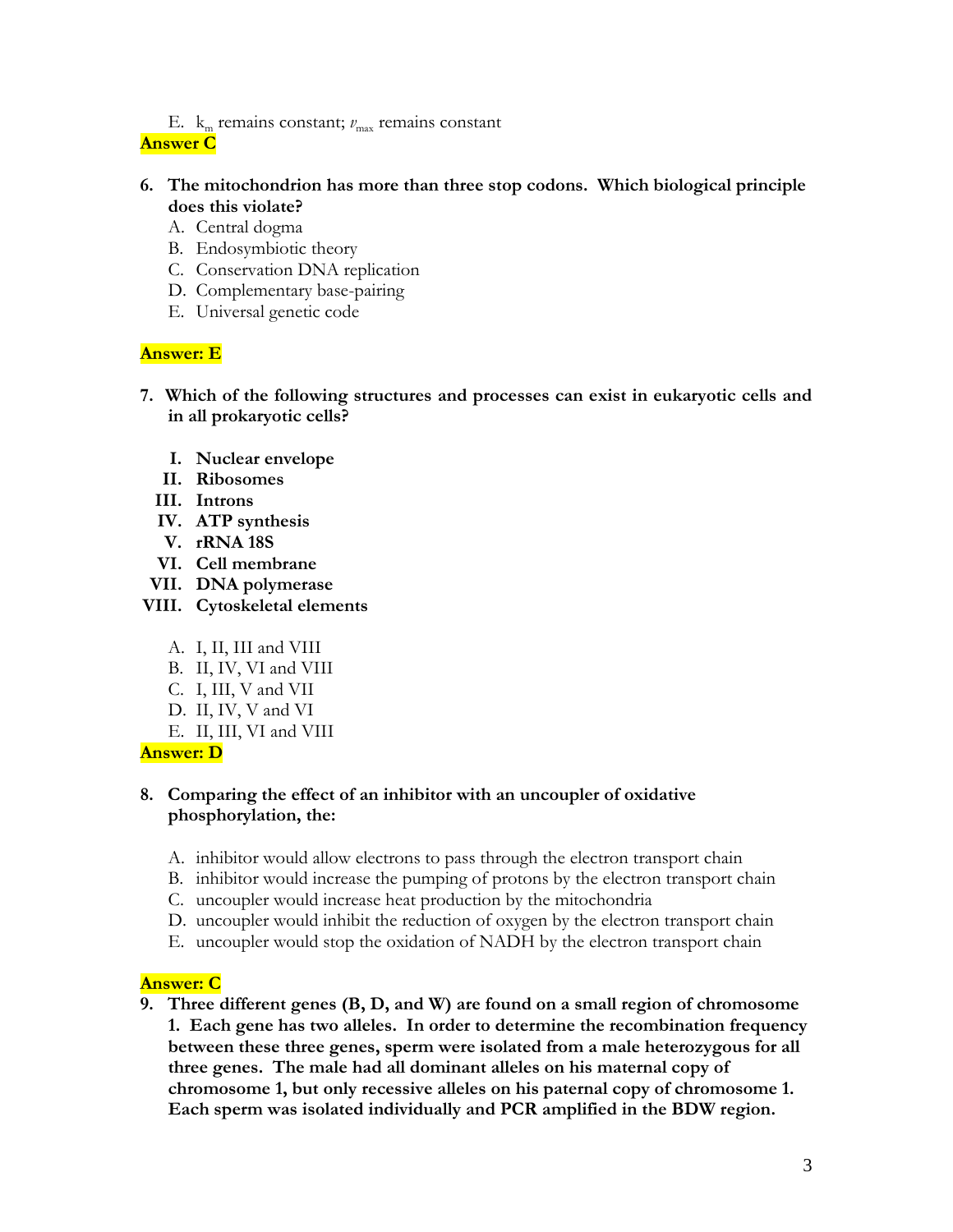**The amplified products were spotted on a nitrocellulose membrane and radioactive allele specific probes were hybridized with the samples. The resulting audioradiograph is shown below where a dark spot indicates successful hybridization of the probe with the membrane.** 



Sample number

 **What is the recombination frequency between B and W?**

- A. 1:2
- B. 1:3
- C. 1:4
- D. 5:6
- E. 1:1

#### **Answer: B**

**10. You order a degenerate probe designed from the following hemoglobin protein sequence:**

|            | $Trp - Gly - Lys -$ |              | Val –      | Asn |
|------------|---------------------|--------------|------------|-----|
| <b>TGG</b> | GGC                 | AAA          | <b>GTC</b> | AAT |
|            |                     | $\mathbf{G}$ |            |     |
|            |                     |              |            |     |
|            | G                   |              | G          |     |

**How many different probe sequences would be returned to you? How many would be specific to your gene of interest?** 

- A. 25 total, 1 specific to gene
- B. 25 total, 5 specific to gene
- C. 32 total, 1 specific to gene
- D. 64 total, 1 specific to gene
- E. 64 total, 5 specific to gene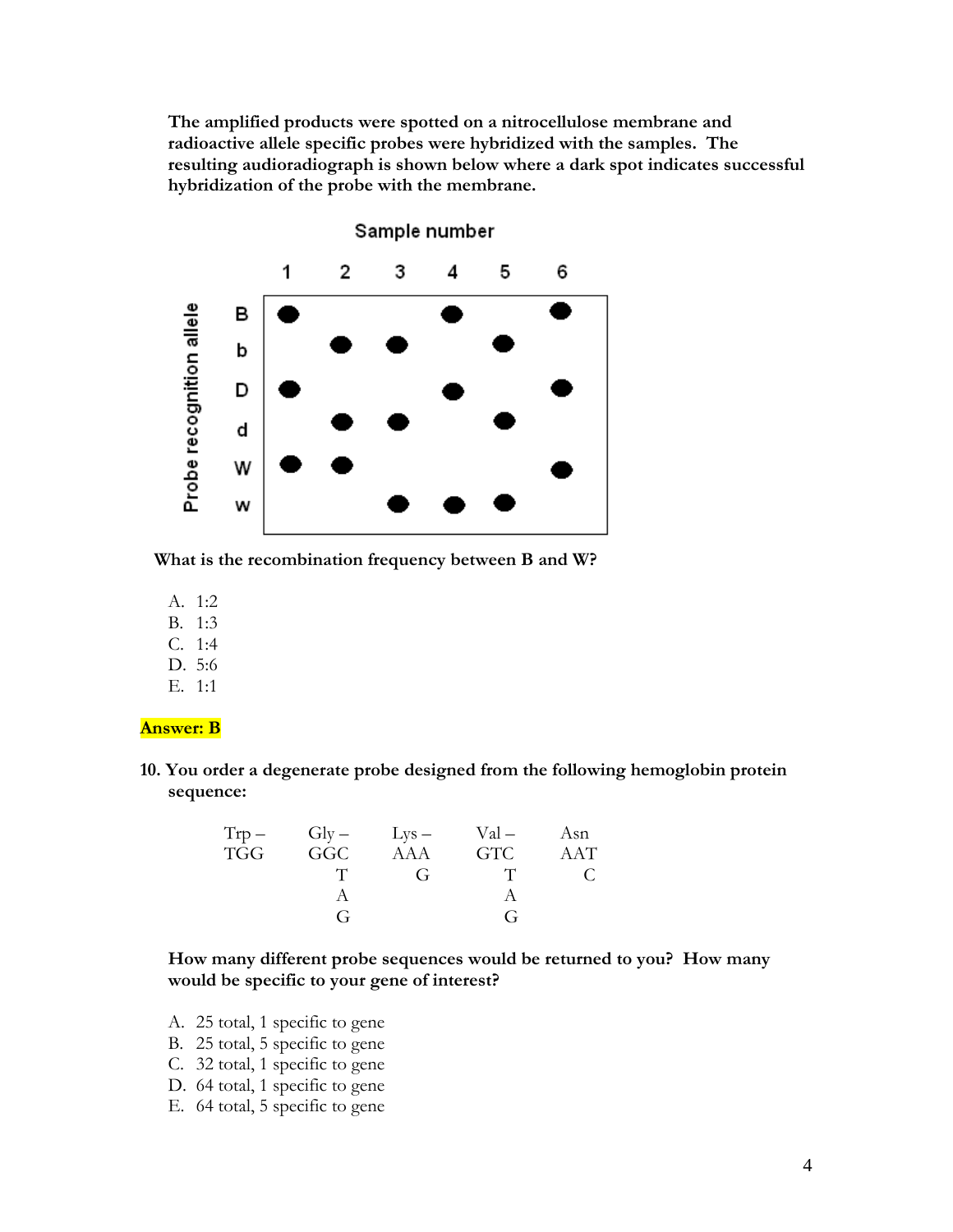#### **Answer: D**

- **11. A yeast extract contains all the enzymes required for alcohol production. The extract is incubated under anaerobic conditions in 1 liter of media containing: 200 mM glucose, 20 mM ADP, 40 mM ATP, 2 mM NADH, 2 mM NAD+ and 20 mM Pi (inorganic phosphates). What is the maximum amount of ethanol that can be produced in these conditions?**
- A: 2 mM B. 20 mM C. 40 mM D. 200 mM E. 400 mM **Answer: B**
- **12. The concentration of ions inside an amoeba is expressed below as ion-units per milliliter. The composition of the extra-cellular environment (ECE) is given for comparison. Assume the amoeba has been in the environment for some time.**

|        | Na          | ェァキ<br>≖  | $\sim$ 1-<br>u | HC <sub>C</sub><br>$\sim$ $\sim$ |
|--------|-------------|-----------|----------------|----------------------------------|
| Amoeba |             | י י<br>44 | ີ              | 119                              |
| CLC    | $\sim$<br>◢ | 10        | т.             | 110<br>ᆚ                         |

- **Simple diffusion alone could account for which ionic concentration inside the amoeba: [Assume the membrane is permeable in some degree to all of the above ions.]**
	- A. Na<sup>+</sup>
	- B.  $HCO<sub>3</sub>$
	- C.  $Na^+, K^+, Cl$  and  $HCO_3^-$
	- D.  $\text{Na}^+$ , Cl<sup>-</sup> and HCO<sub>3</sub><sup>-</sup>
	- E. K<sup>+</sup>

**Answer B**

## **PLANT ANATOMY AND PHYSIOLOGY**

- **13. You find a plant that appears to have parallel veined leaves. Examination of its root indicates a single layered pericycle, primary xylem in the center of the root, and an active vascular cambium. The plant most likely belongs to which of the following groups?**
	- A. Conifer
	- B. Dicot
	- C. Fern
	- D. Gnetum
	- E. Monocot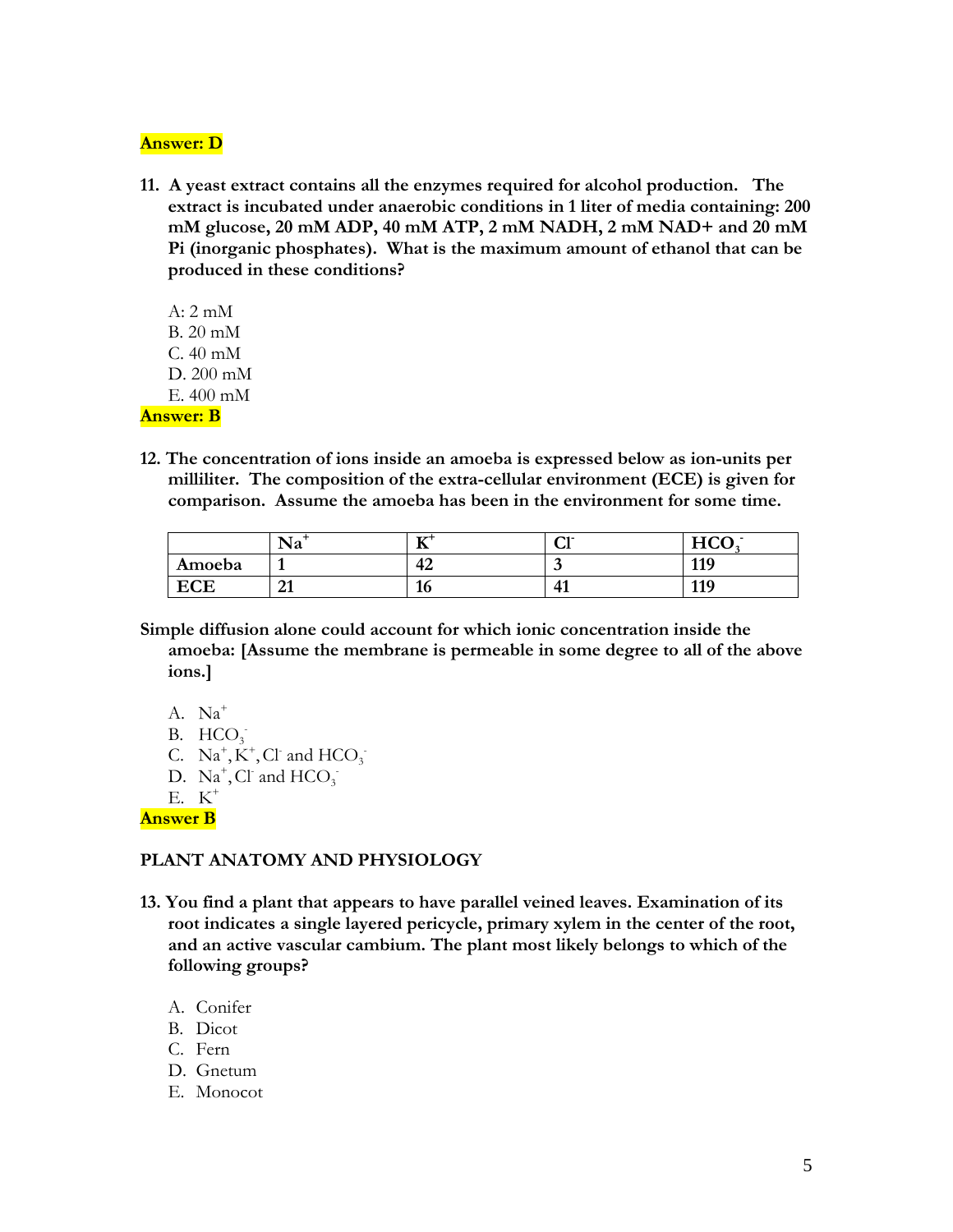#### **Answer: B**

- **14. "Year after year, men cruising timber or hunting deer in the Blue Mountains of eastern Oregon had come back with the same story. Near the little hamlet of Kamela, they had heard a faraway tinkling, a ghostly bell ringing. No one was able to track down the strange sound. It would fade away in the sighs of the wind through the big pines. Skeptics accused the men of hearing things. Last week, while slashing a right-of-way for a power line from Bonneville Dam, lumberjacks brought down a ponderosa pine. Tied by a shriveled leather thong, high in the treetop, was the answer to the mystery of Kamela; a bronze cattle bell inscribed with the date 1878. The people of Kamela guessed that a pioneer had tied it to a sapling that had grown to a towering pine." (Time Magazine, 1937) Which of the following is the best appraisal of the concluding sentence of the above report?**
	- A. Logical because this tree could have attained great height since 1878.
	- B. Logical because a tree trunk elongates from the base up.
	- C. Illogical because no one knows with certainty when the bell was tied to the sapling.
	- D. Illogical because elongation of a tree trunk occurs from the apical meristem up.
	- E. There is no basis for appraising the concluding sentence of the report.

#### **Answer: D**

- **15. Arrange the following five events in an order that explains the bulk flow of substances in the phloem.**
	- **1. Sugar moves down the stem**
	- **2. Leaf cells produce sugar by photosynthesis**
	- **3. Sugar is transported from cell to cell via the apoplast and/or symplast**
	- **4. Solutes are actively transported into sieve elements**
	- **5. Water diffuses into the sieve tube elements**
	- A. 2,1,4,3,4
	- B. 1,2,3,4,5
	- C. 2,4,3,1,5
	- D. 4,2,1,3,5
	- E. 2,4,1,3,5

#### **Answer: C**

**16. A field of a common grain crop, Zea mays (corn, maize), was being cultivated for genetic plant-studies. Over the years it was noted that rabbits were eating the fallen kernels (corn seed) that were left in the field. The botanists were quick to notice that the rabbits did not eat the most starchy portion of the seed (taking mostly the protein) when environmental conditions were good. As conditions became more stressful, the rabbits came back to eat the most starchy portions of the seeds remaining. These behaviors lead the botanists to an interesting collaborative study with a team of zoologists and nutritionists.**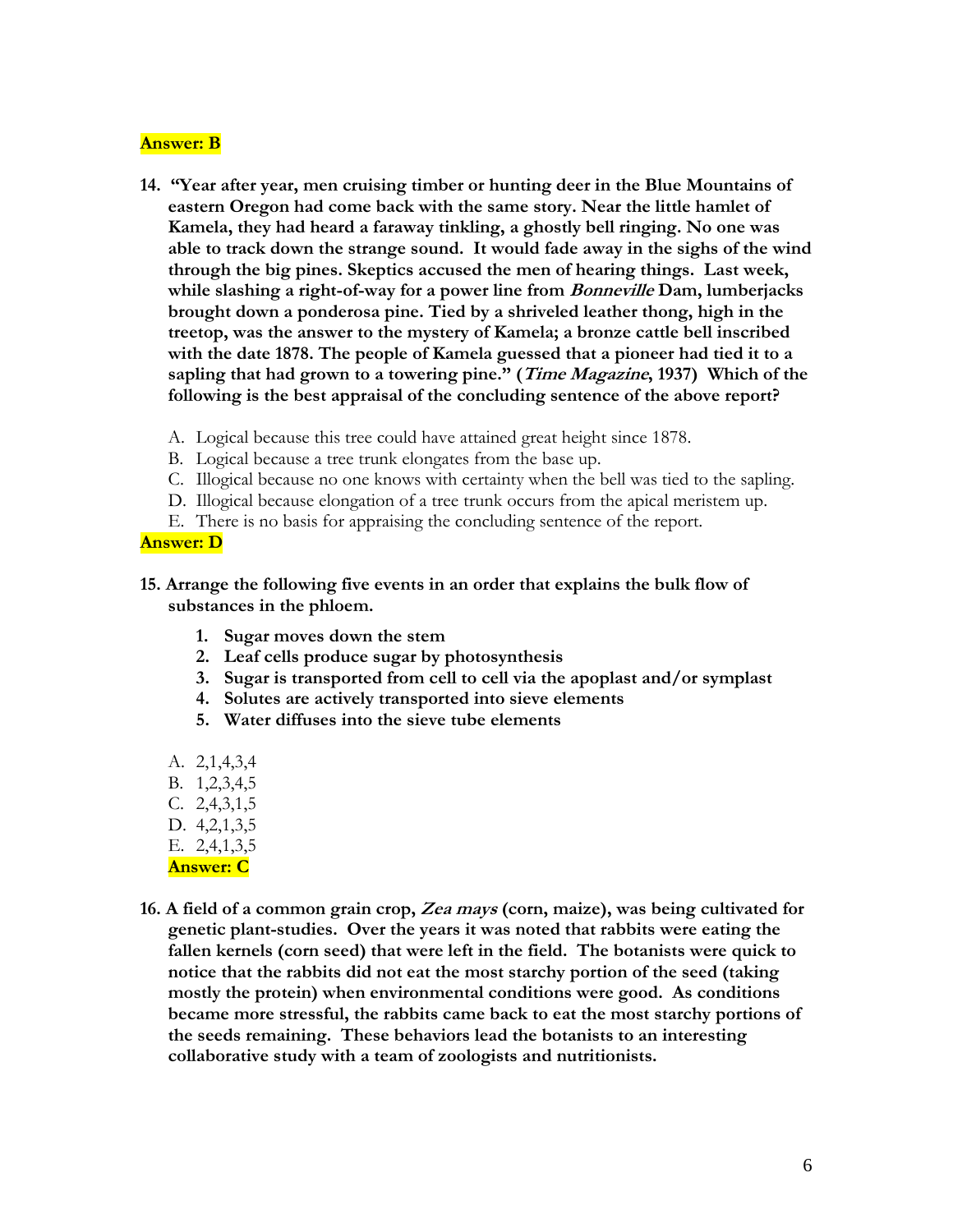## **What part of the corn seed was eaten last by the rabbits under more stressful conditions?**

- A. Cotyledon
- B. Hypocotyl
- C. Scutellum
- D. Endosperm
- E. Coleoptile

### **Answer: D**

## **17. Which of the following statement(s) about the regulation of the stomatal opening is true?**

- A. The concentration of abscisic acid in the guard cells increases
- B. Higher  $K^+$  concentrations decrease guard cell's more negative water potential
- C. The Level of carbon dioxide in the spaces inside the leaf increases
- D. Lower  $K^+$  concentrations give guard cells a more negative water potential
- E. Potassium ions diffuse passively out of the guard cells

### **Answer: B**

## **18. When an oak seedling is one year old, a small marker is inserted into its primary phloem tissue. Two years later, where would you expect to find this marker?**

- A. External to the cork cambium
- B. Between the secondary phloem and the cork cambium
- C. Between the vascular cambium and the secondary phloem
- D. Between the vascular cambium and the primary xylem
- E. Internal to the primary xylem

#### **Answer: B**

## **19. Plant hormones react on target tissues to activate a receptor. Thus, for a response to occur the following five events must take place:**

- **1. the binding of the hormone/receptor should initiate a change in the receptor (amplification). Calcium is often involved and its interaction is mediated by the protein calmodulin**
- **2. the target tissue recognizes the hormone (i.e., there must be a receptor to which the hormone can bind)**
- **3. the target tissue must be sensitive (sensitized) to the hormone**
- **4. the hormone must be present in an appropriate quantity**
- **5. the activated receptor initiates a physiological response**

#### **What is the appropriate order of these events?**

A. 1, 2, 3, 4, 5 B. 2, 4, 3, 1, 5 C. 4, 3, 2, 1, 5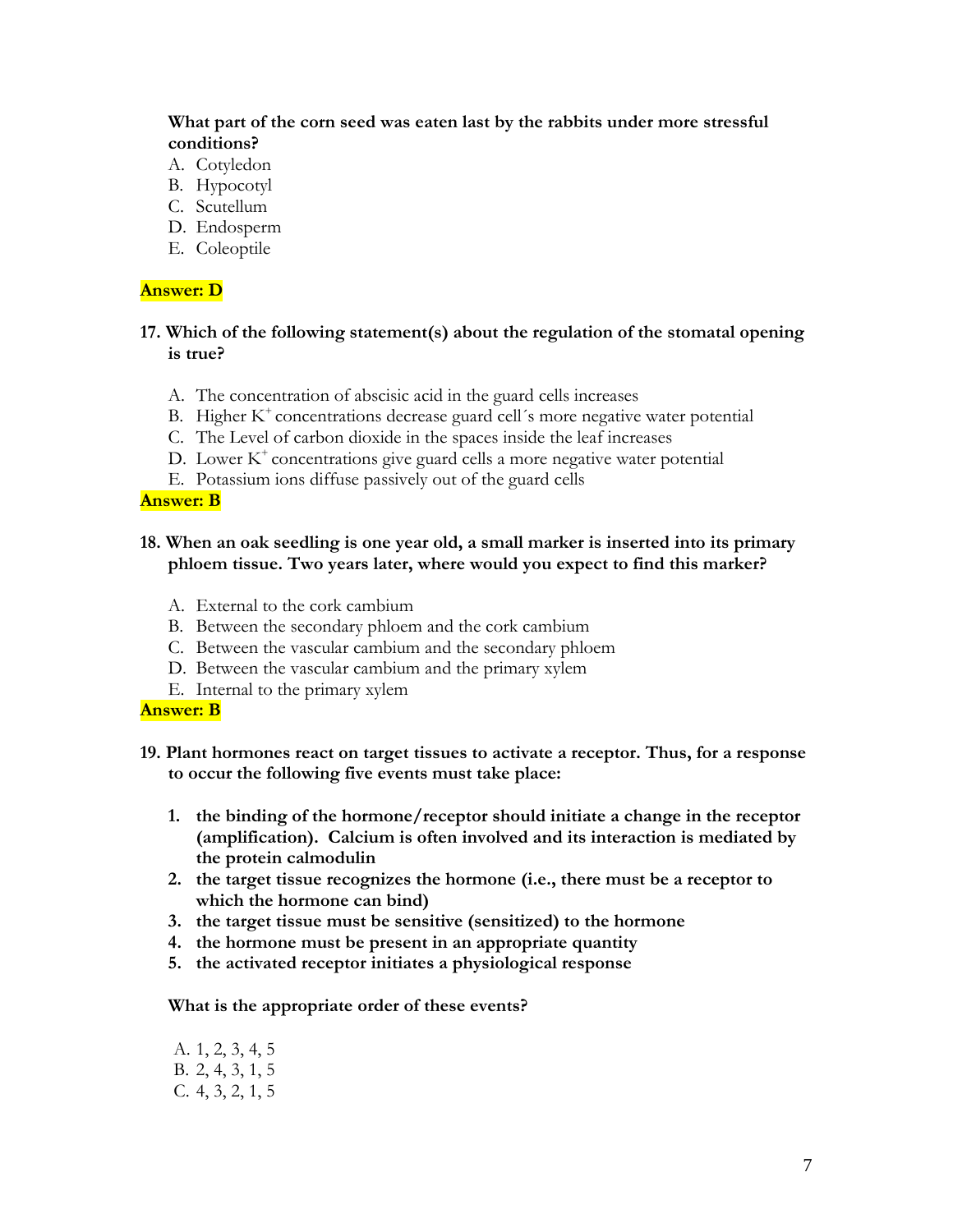D. 3, 4, 2,1,5 E. 4, 3,1, 2, 5

## **Answer: C**

| Collenchyma cells  | <b>Fibers</b>      | Sieve tube member |
|--------------------|--------------------|-------------------|
| Meristematic cells | Tracheary elements | Collenchyma cells |
| <b>Sclereids</b>   | Collenchyma cells  | Sieve cells       |
| Sieve elements     | Meristematic cells | Collenchyma cells |
| Vessels members    | Meristematic cells | Parenchyma cells  |

## **20. Which of the following combinations have only primary walls in a mature plant?**

### **Answer: D**

## **21. Blue light plays a variety of roles in guard cell action. Which of the following is NOT a role of blue light in guard cell action?**

- A. Activates a calcium transporter
- B. Activates a membrane bound proton ATPase
- C. Stimulates potassium uptake
- D. Stimulates malate synthesis
- E. Stimulates starch hydrolysis

## **Answer: E**

#### **ANIMAL ANATOMY AND PHYSIOLOGY**

**Questions 22 and 23 refer to the diagram shown below. The diagram illustrates feedback loops. Increased or decreased stimulation is indicated by + or —.**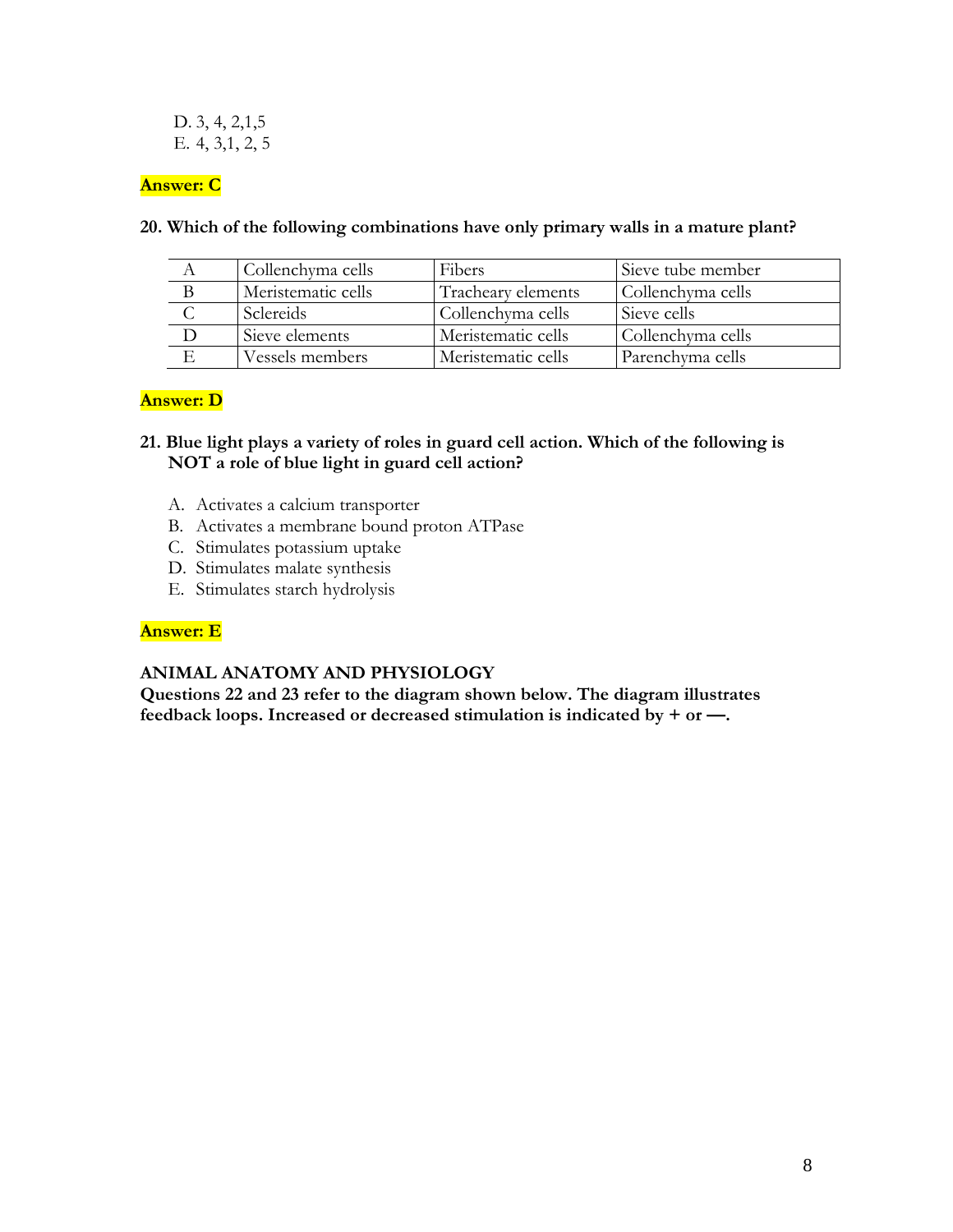

# Fig 1. Structure diagram of the HPA axis

## **22. Which of the following would lead to a DECREASE in activity of the anterior pituitary gland?**

- A. A lack of receptors for cortisol on the hypothalamus
- B. A lack of receptors for cortisol on the anterior pituitary
- C. An intravenous injection of a large amount of ACTH
- D. A tumor in the hypothalamus causing it to secrete excess corticotropin- releasing hormone
- E. An increased sensitivity of the anterior pituitary to corticotropin-releasing hormone

## **Answer: C**

## **23. What would happen if the adrenal cortex was artificially stimulated to produce large amounts of cortisol?**

- A. Less corticotropin-releasing hormone would be released
- B. More ACTH would be released
- C. The activity of the hypothalamus would increase
- D. The activity of the anterior pituitary would increase
- E. The hypothalamus would become insensitive to cortisol

#### **Answer: A**

**24. The graph below represents the contraction patterns for three different kinds of muscles. Find the correct sequence of patterns for smooth muscle, skeletal muscle and cardiac muscle.**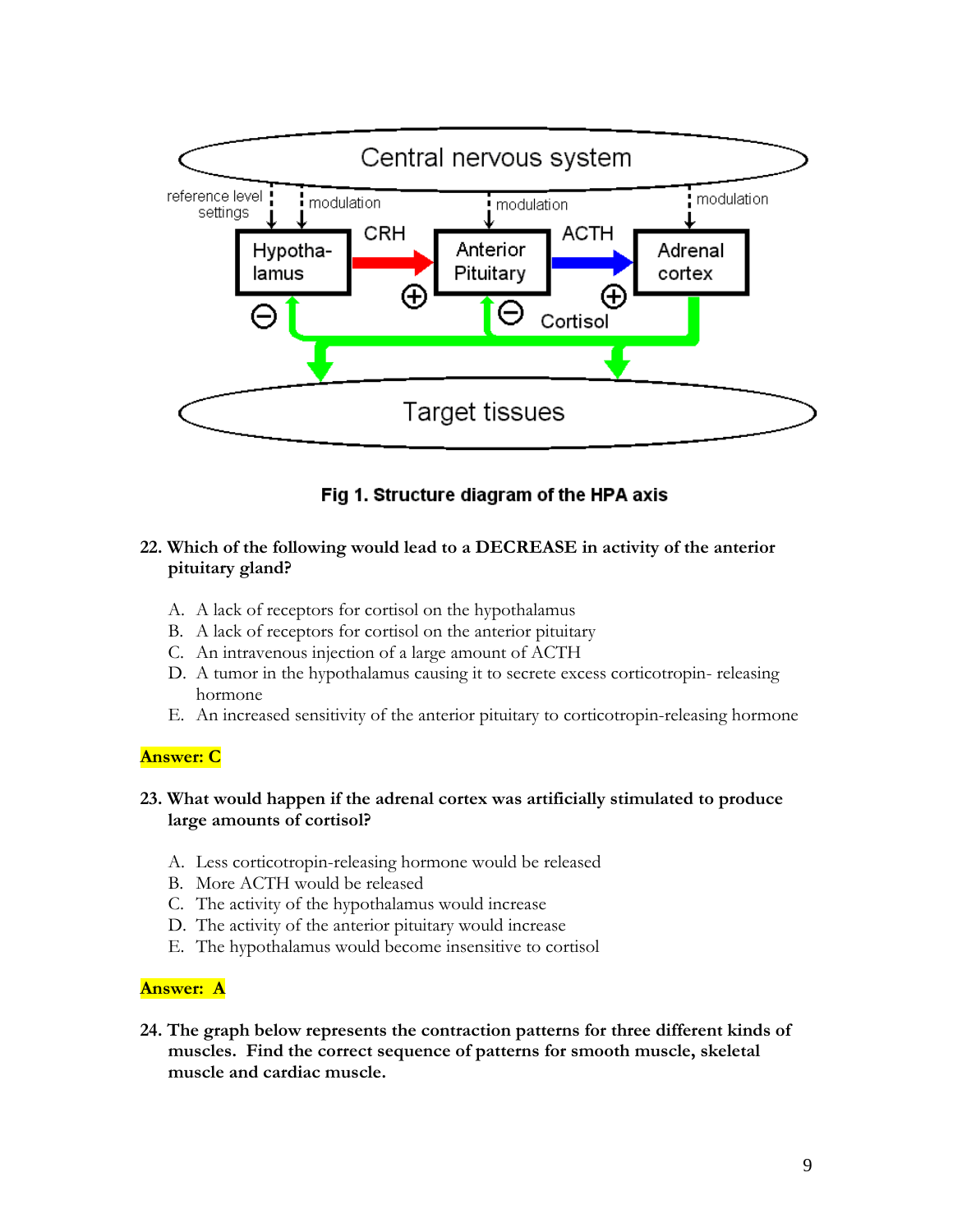

- A. ABC
- B. ACB
- C. BAC
- D. BCA
- E. CBA

**Answer B**

**25. The numbers in the first column correspond to human, elephant, bat, mouse, and carp. Which number below indicates each organism?**

| Number   Body Temp | <b>Heart Rate</b> | Maximal speed of   |
|--------------------|-------------------|--------------------|
|                    | (beats/min)       | locomotion $(m/s)$ |
| $1 - 30$           | $30 - 40$         | 1.5                |
| 38                 | 450-550           | 3.5                |
| 31                 | 500-660           | 14                 |
| 36.2               | 22-28             |                    |
| 36.6               | 60-90             | 10                 |

|                 |       |          |          |          | 5        |
|-----------------|-------|----------|----------|----------|----------|
| А.              | Human | Elephant | Bat      | Mouse    | Carp     |
| В.              | Mouse | Bat      | Elephant | Human    | Carp     |
| $\mathcal{C}$ . | Carp  | Mouse    | Bat      | Elephant | Human    |
| D.              | Carp  | Mouse    | Elephant | Bat      | Human    |
| Е.              | Bat5  | Mouse    | Carp     | Human    | Elephant |

# **Answer C**

**26. Why does the stomach use both pepsin and HCl to break down proteins in food?**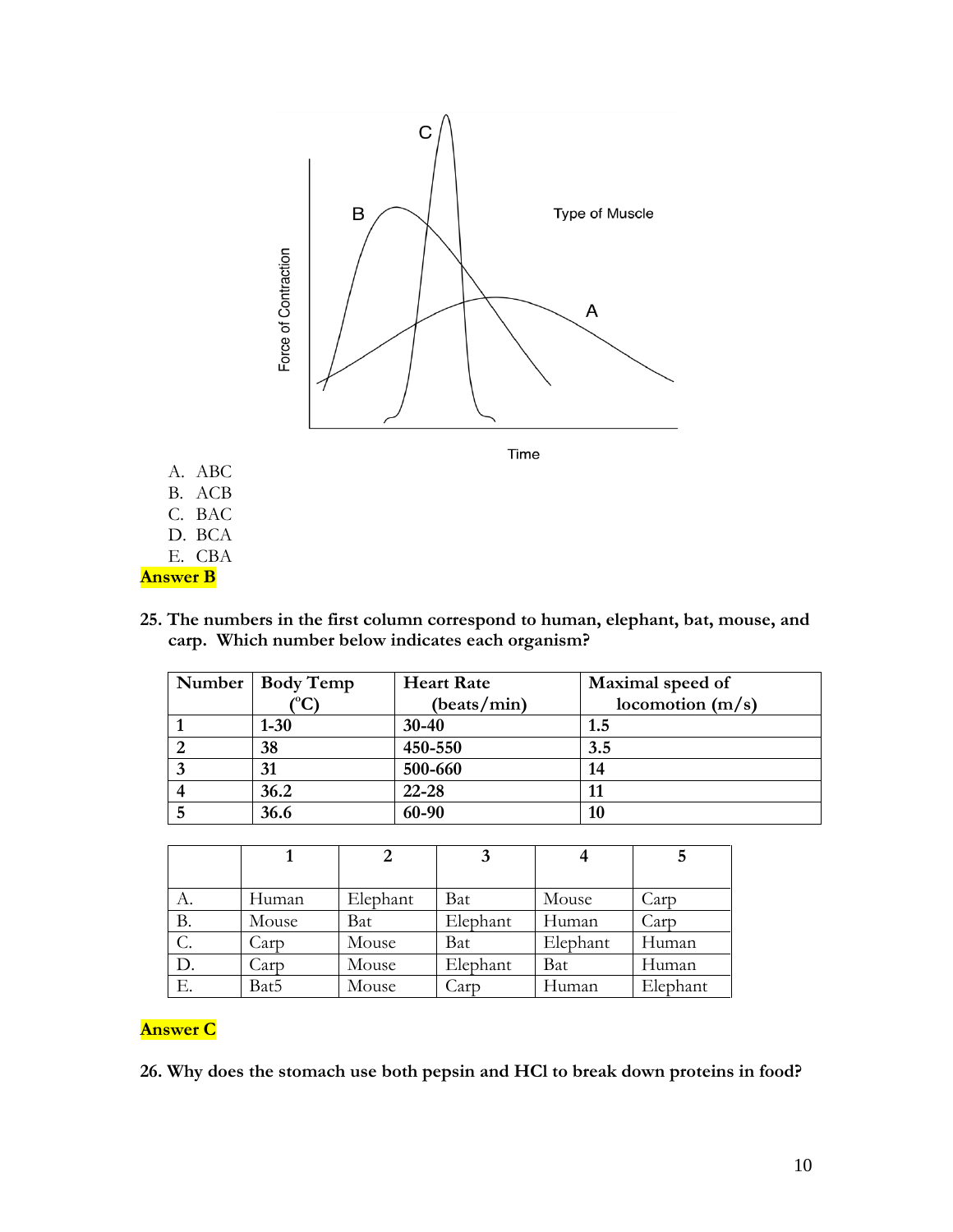- A. HCl denatures the tertiary and quaternary structure of proteins, while pepsin breaks the primary structure
- B. HCl removes the tertiary structure of proteins, while pepsin breaks the primary and quaternary structure
- C. HCl removes the quaternary structure of proteins, while pepsin breaks the primary and tertiary structure
- D. pepsin removes the tertiary and quaternary structure of proteins, while HCl breaks the primary structure
- E. pepsin removes the tertiary structure of proteins, while HCl breaks the primary and quaternary structure

### **Answer: A**

- **27. A patient is diagnosed with a disorder in which the pituitary gland overproduces anti-diuretic hormone (ADH). Which of the following combinations of symptoms would you expect to be associated with this disorder?**
	- A. Reduced urine volume and low blood osmolarity
	- B. Reduced urine volume and high blood osmolarity
	- C. Increased urine volume and low blood osmolarity
	- D. Increased urine volume and high blood osmolarity
	- E. Increased urine volume with no change in blood osmolarity

## **Answer: A**

**28. In the diagram below, the cells indicated by "y" are most likely responsible for which of the followingss?**



- A. Estrous cycle
- B. Growth
- C. Glucose metabolism
- D. Increasing blood calcium concentration
- E. Regulating the rate of oxygen use by cells

# **Answer: E**

**29. The pathology associated with Vibrio cholerae is due to cholera toxin (CT) leads to which of the following?**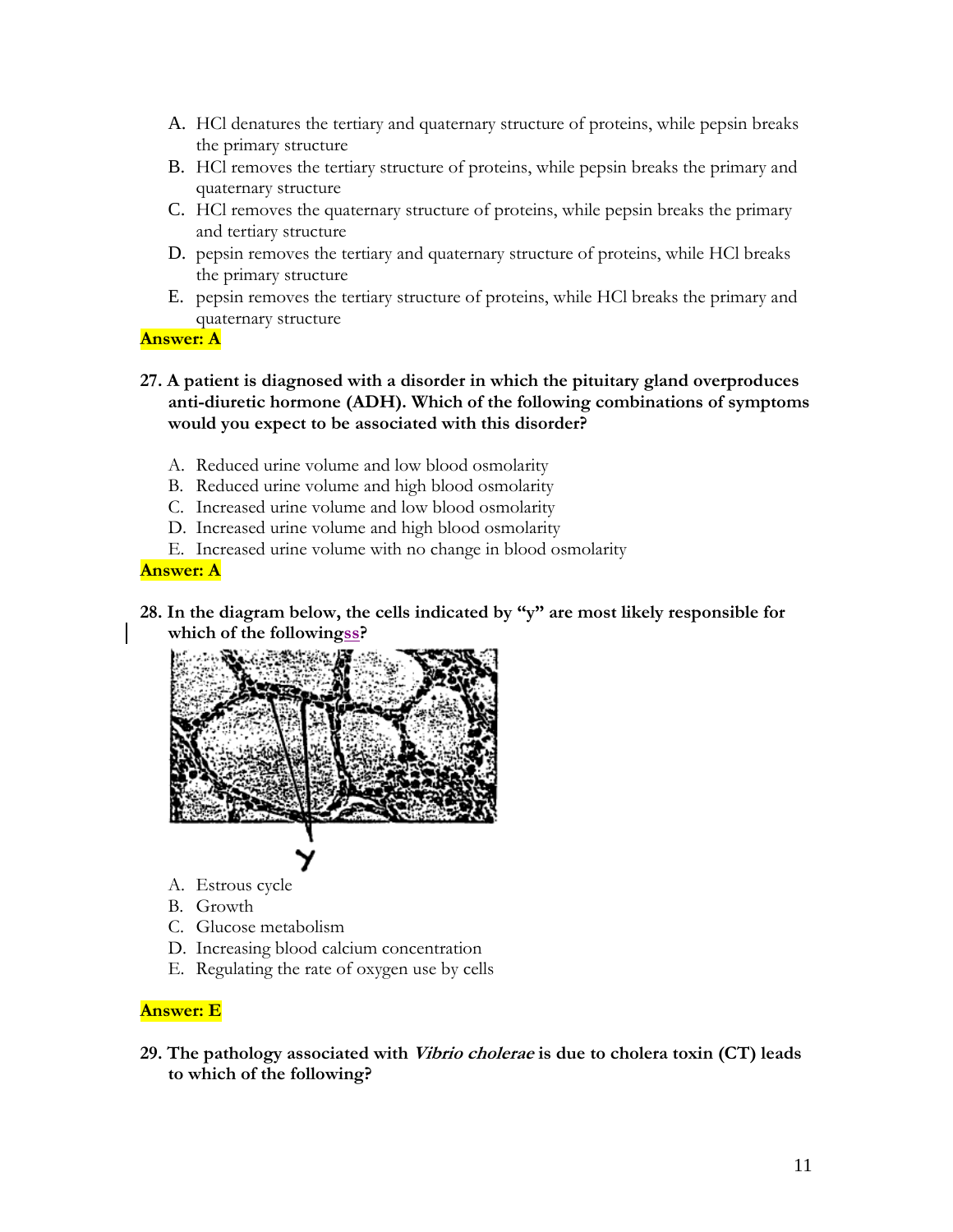- **1.** Active pumping of  $Ca^{2+}$  out of the cell
- **2. Increased concentration of intracellular cAMP**
- **3. Increased osmolarity of the intestine and diarrhea**
- **4. Ribosylation and activation of Gi protein**
- **5. Ribosylation and activation of Gs protein**
- A. 1, 2, 4
- B. 1, 3, 5
- C. 2, 3, 4
- D. 2, 3, 5
- E. 3, 4, 5

#### **Answer: D**

**30. Students conducted a renal function experiment. Before the experiment began, students in one group consumed their usual volume of fluids, while students in**  the other group limited their fluid intake. At time  $t = 0$ , both groups drank 750 **mL of water.**



#### **According to the data in the figures to the left, which of the following statements is TRUE?**

- A. Group A students' blood level of aldosterone was probably highest at  $t = 60$ minutes
- B. Group B excreted approximately 140 mL of urine from  $t = 20$  to 40 minutes
- C. Group B probably represents the fluiddeprived groups
- D. Group B students' collecting ducts were less permeable to water than those of Group A students at  $t = 60$  minutes
- E. None are correct

#### **Answer: D**

- **31. What observations would you NOT make when the body responds to a rapid increase of organic acids?**
	- A. Decreased blood pH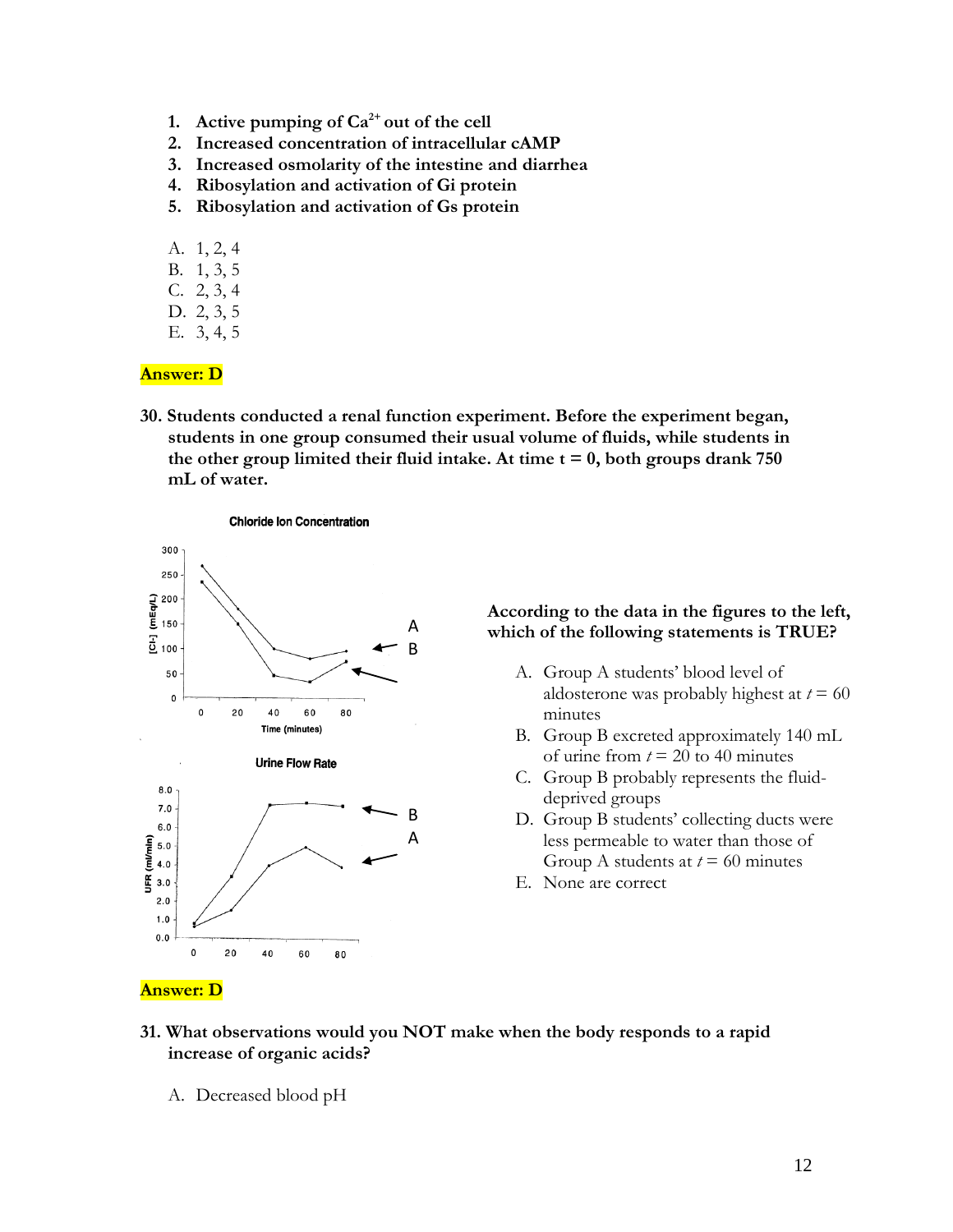- B. Decreased respiration rate
- C. Increased alveolar ventilation
- D. Increased blood pressure
- E. Increased heart rate

# **Answer: B**

**32. A preadolescent boy suffers an injury to the anterior pituitary. Although FSH is no longer produced, ICSH (LH) levels are normal. At 25 years of age, one would expect that he would**

- A. Be impotent
- B. Be sterile
- C. Have impaired interstitial cell function
- D. Not develop secondary sex characteristics
- E. Produce large amounts of inhibin

# **Answer B**

## **33. If adenyl cyclase, the enzyme that converts ATP to cAMP is blocked, the:**

- A. Activity of progesterone at the endometrium would increase
- B. Endometrial cells would not respond to estradiol
- C. Corpus luteum would not respond to HCG
- D. Level of progesterone produced by the ovary during the luteal phase would increase
- E. Mammary glands would not respond to progesterone

# **Answer: C**

## **34. All of the following would result from severing the sensory fibers of the vagus nerve from the lung, EXCEPT**

- A. Atelectasis
- B. Disappearance of the Hering-Breuer reflexes
- C. Less inhibition of the inspiratory center during forced breathing
- D. Less stimulation of the expiratory center during forced breathing
- E. Potential damage o the lungs due to overinflation

## **Answer: A**

## **35. In the graph below, what factors would account most directly for the shape of the plot?**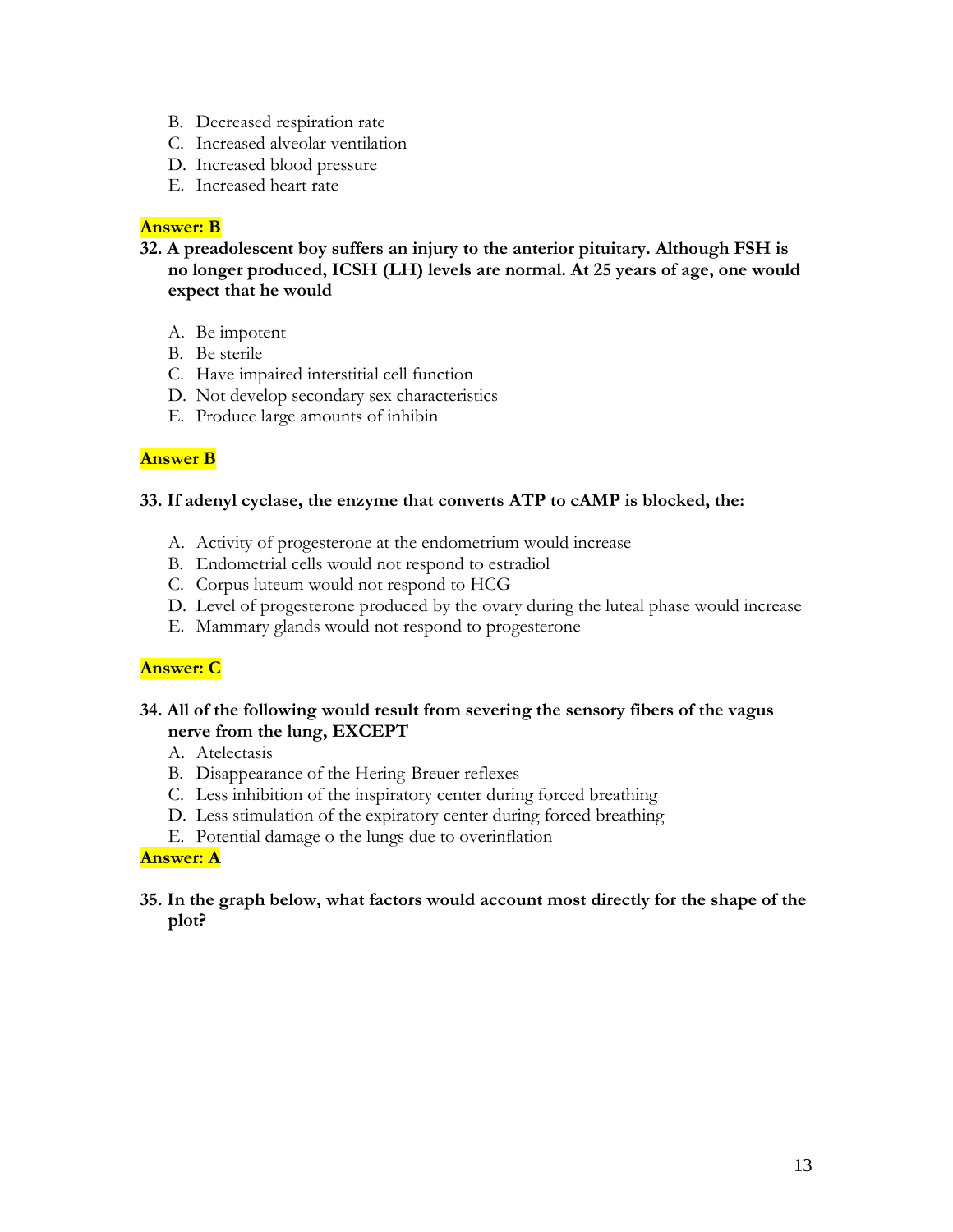

- A. Number of amoebcytes per sponge
- B. Number of choanocytes per sponge
- C. Number of spicules per sponge
- D. Rate of cribrostatin synthesis (molecules/time unit)
- E. Spongin concentration (g/volume unit)

### **Answer: B**

### **36. \_\_\_\_\_\_\_\_\_\_\_\_ are to termites as \_\_\_\_\_\_\_\_\_\_\_\_\_\_\_ are to plants.**

- A. Cellulose molecules, water molecules
- B. Gut microbes, mycorrhizal fungi
- C. Gut microbes, water molecules
- D. Hours of darkness, hours of light
- E. Predators, prey

## **Answer: B**

#### **Ethology**

## **37. Which one of the following statements is NOT a general precondition necessary for the evolution of reciprocal altruism?**

- A. Benefits of receiving aid must exceed the cost of donating
- B. Donors must be able to recognize partners, remember their previous actions and refuse to cooperate with individuals that did not reciprocate
- C. Interacting organisms must have a high coefficient of relatedness
- D. Repeated pair-wise interactions are needed to permit role exchanges between donor and beneficiary
- E. All of the above are necessary pre-conditions

#### **Answer C**

#### **38. What is the proximate cause of the cuteness response?**

- A. Individuals who didn't find babies cute were more likely to destroy their own genes
- B. Infants who did not look cute were more likely to be killed
- **C. Infants have relatively large eyes located in the middle of the face**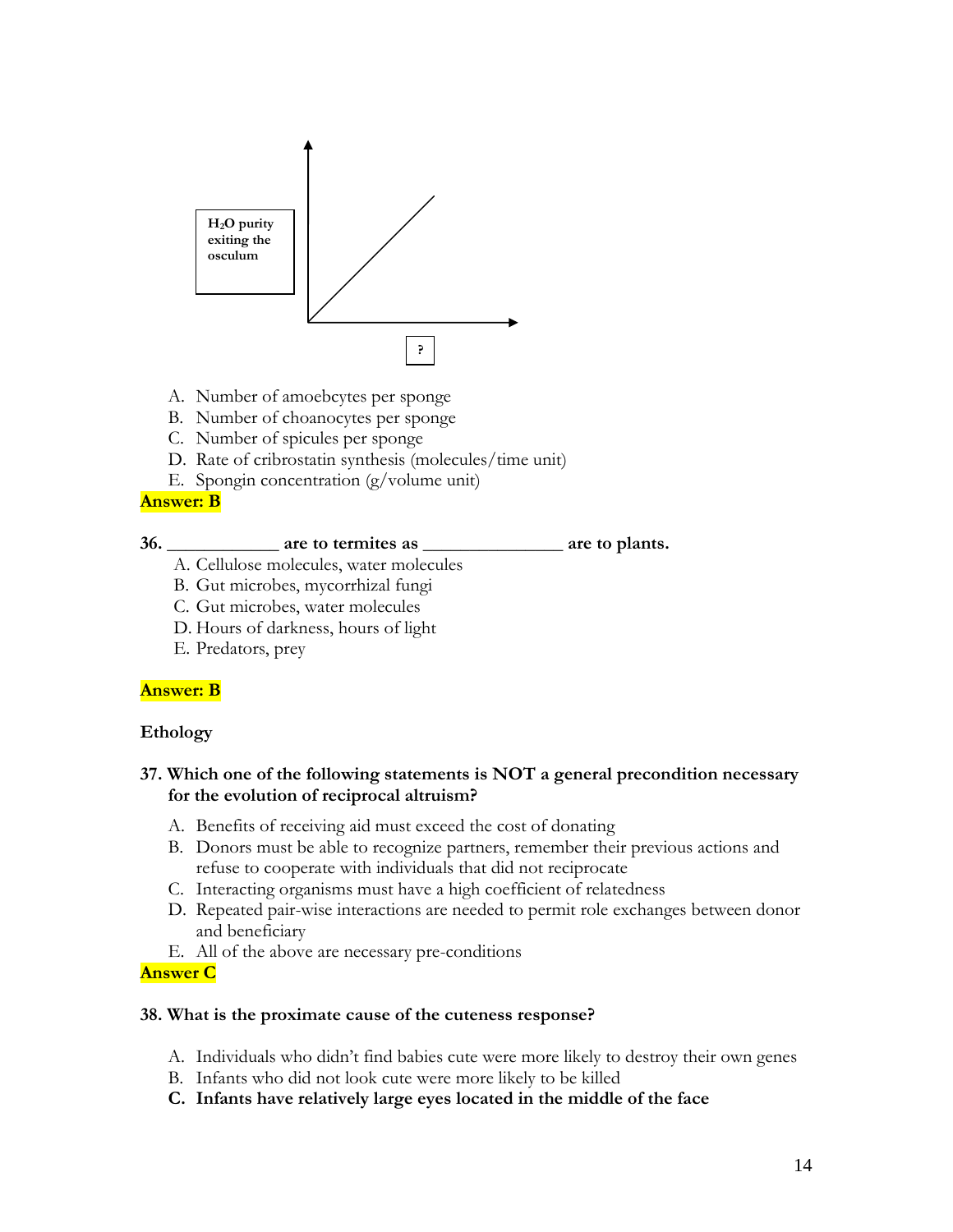- D. A and B are both proximate causes
- E. B and C are both proximate causes

**Answer: C**

## **39. Which of the following is a model of parental care paired with its correct description?**

- A. Association model strength of the pair-bond between parents is directly associated with the amount of parental care
- B. Conflict model females who compete against other females for resources provide less care
- C. Parental provision model males are most likely to provide for offspring in species with internal fertilization
- D. Symbiosis model Bidirectional exchange of resources between parent(s) and offspring

E. Parental provision model – biological parents recruit alloparents to care for offspring **Answer: D**

# **Genetics and Evolution**

**40. Genes A and B are linked 12 map units apart. A heterozygous individual whose parents were Aabb and aaBB would be expected to produce gametes in the following frequencies:**

| A.           | $44\%$ AB | $6\%$ Ab  | $6\%$ aB  | $44\%$ ab |
|--------------|-----------|-----------|-----------|-----------|
| B.           | $6\%$ AB  | $44\%$ Ab | $44\%$ aB | $6\%$ ab  |
| C.           | $12\%$ AB | $38\%$ Ab | $38\%$ aB | $12\%$ ab |
| $\mathbf{D}$ | $6\%$ AB  | $6\%$ Ab  | $44\%$ aB | $44\%$ ab |
| Е.           | $38\%$ AB | $12\%$ Ab | $12\%$ aB | $38\%$ ab |
| $\sim$       |           |           |           |           |

## **Answer: B**

- **41. A particular plant is variegated, that is all parts of some branches are green and other branches are white. An investigator wishes to find how this character is inherited. She removes mature anthers from a white flower and pollinates a pigmented flower. All the offspring produce pigmented flowers. However, before jumping to conclusions about the pattern of inheritance she decides she needs to make a reciprocal cross. Therefore she removes mature anthers from a pigmented flower and pollinates a white flower. All the offspring produce white flowers. What was her conclusion about the pattern of inheritance?**
	- A. a Mendelian trait with white being recessive to colored.
	- B. a Mendelian trait with colored being recessive to white
	- C. a sex-linked (X-linked) recessive gene was involved
	- D. cytoplasmic inheritance was involved
	- E. incomplete dominance was involved

**Answer: D**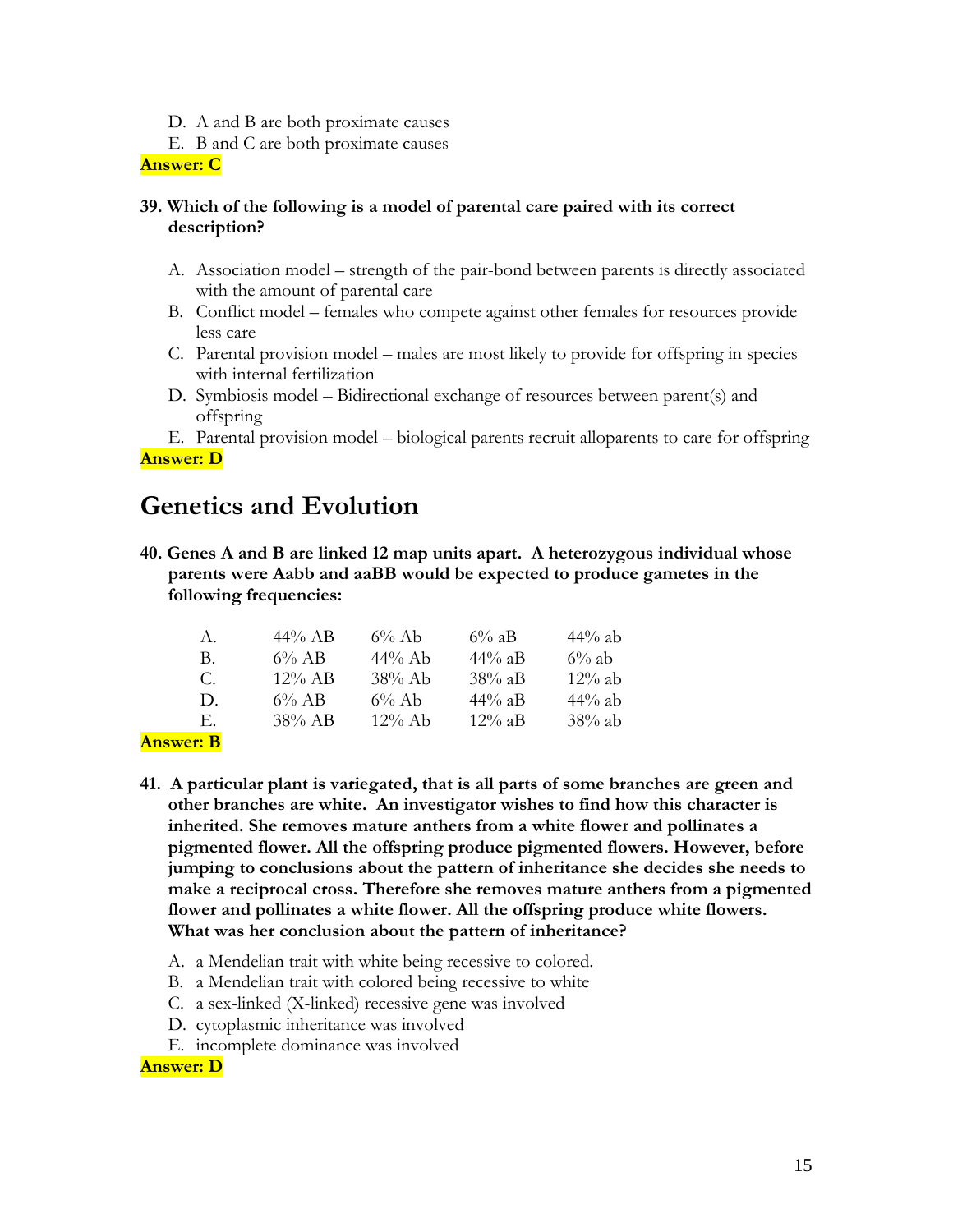## **42. For a dominant trait that is FAVORED by natural selection, the frequency of the relevant allele in a population will change fastest when the allele**

- A. Frequency is initially low
- B. Frequency is initially intermediate
- C. Frequency is initially high
- D. Frequency is fixed at zero or one
- E. Frequency will not change; it will remain constant

**Answer: A**

#### **43. Which of the following is true?**

- A. Gametes have a homologous pair of each chromosome
- B. Gametes have two copies of each autosome
- C. After anaphase II of meiosis each chromosome consists of two sister chromatids
- D. After anaphase I of meiosis a chromosome consists of one sister chromatid
- E. Immediately after S phase a chromosome consists of two sister chromatids

#### **Answer: E**

### **44. An individual has the following genotype 49XXXXY.Which description below best describes this individual?**

- A. Genetic female with two Barr bodies
- B. Genetic male with two Barr bodies
- C. Genetic female with three Barr bodies
- D. Genetic male with three Barr bodies
- E. More than one answer above is possible description of this individual

#### **Answer: D**

**For Questions 45 and 46, use the pedigree below that illustrates a relatively rare trait that is non-lethal.**



#### **45. Which of the following best describes the inheritance pattern?**

- A. Autosomal dominant
- B. Autosomal recessive
- C. X-linked, dominant
- D. X-linked, recessive
- E. Mitochondrial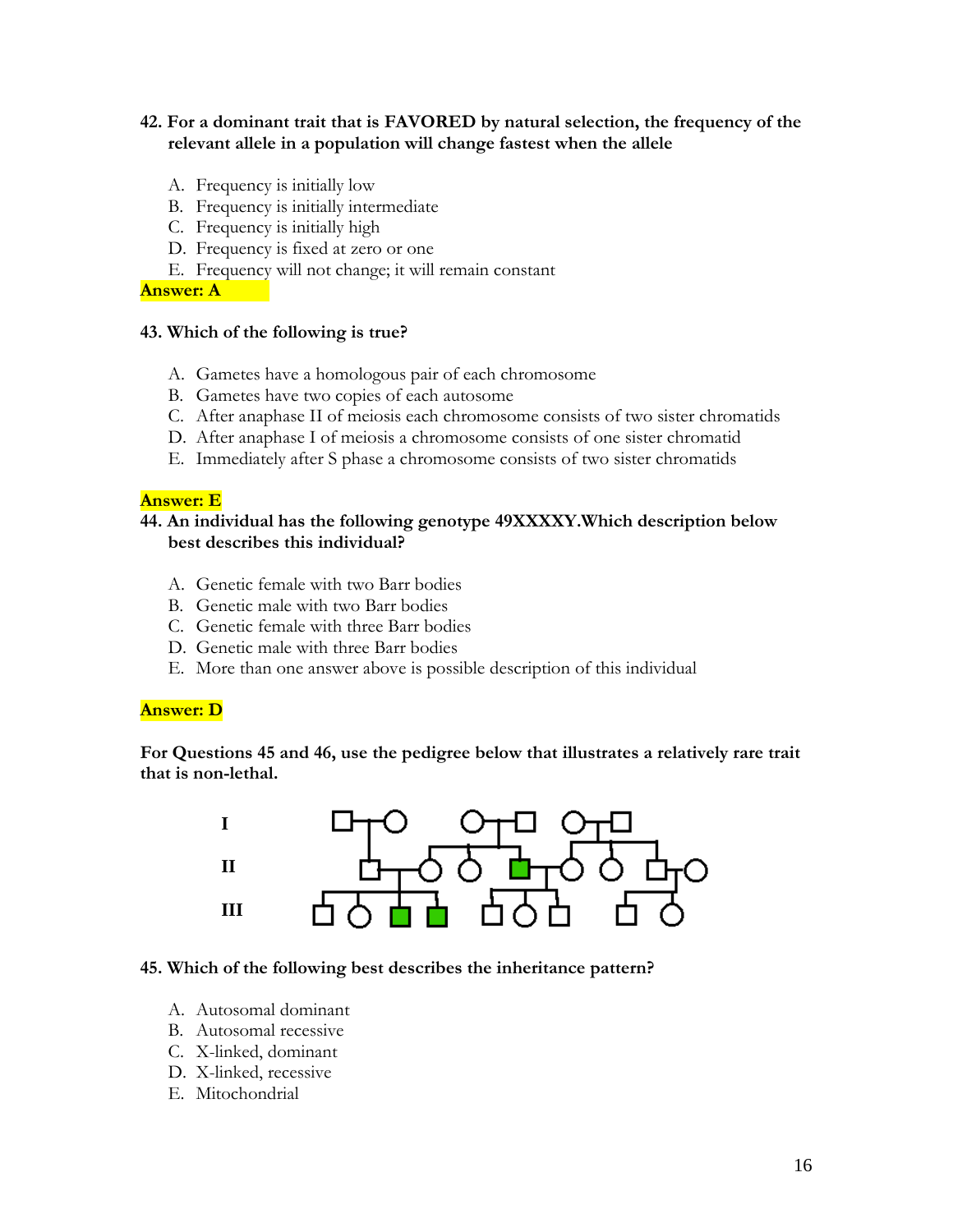### **Answer: D**

- **46. Using the sequence of I-4, II-2, II-4, and III-6 for the individuals in the diagram above, which of the following best describes their genotypes?**
	- A.  $XX^a$ ,  $X^aY$ ,  $XX^a$ ,  $XY$
	- B.  $XX^a$ , XY,  $XX^a$ ,  $X^a$ Y
	- C. XY,  $XX^a$ ,  $X^a$ Y,  $XX^a$
	- D.  $X^aY, XX^a, XY, XX^a$

### **Answer: C**

- **47. Which of the following statements is FALSE concerning Fox's proteinoid microspheres?**
	- A. Movement within the microspheres resembles cytoplasmic streaming
	- B. They swell in hypertonic medium and shrink in hypotonic medium
	- C. Chemical reactions can occur within the microspheres
	- D. They possess a defined internal structure
	- E. They incorporate and adsorb various materials from the medium

#### **Answer: B**

- **48. Suppose that the traits below occurred just once in evolution. What traits were most likely possessed by the most recent ancestor of Deuterostomia, Ecdysozoa, and Lophotrochozoa?**
	- **1. Cephalization**
	- **2. Exoskeleton**
	- **3. Indeterminate development**
	- **4. Segmentation**
	- **5. Triploblastic**
	- A. 1, 2, 5
	- B. 1, 4, 5
	- C. 2, 3
	- D. 2, 3, 4
	- E. 3, 4

## **Answer: B**

- **49. The presence of a vertebral column is with respect to all vertebrates [first term], but with respect to all chordates [second term].**
	- A. homologous; analogous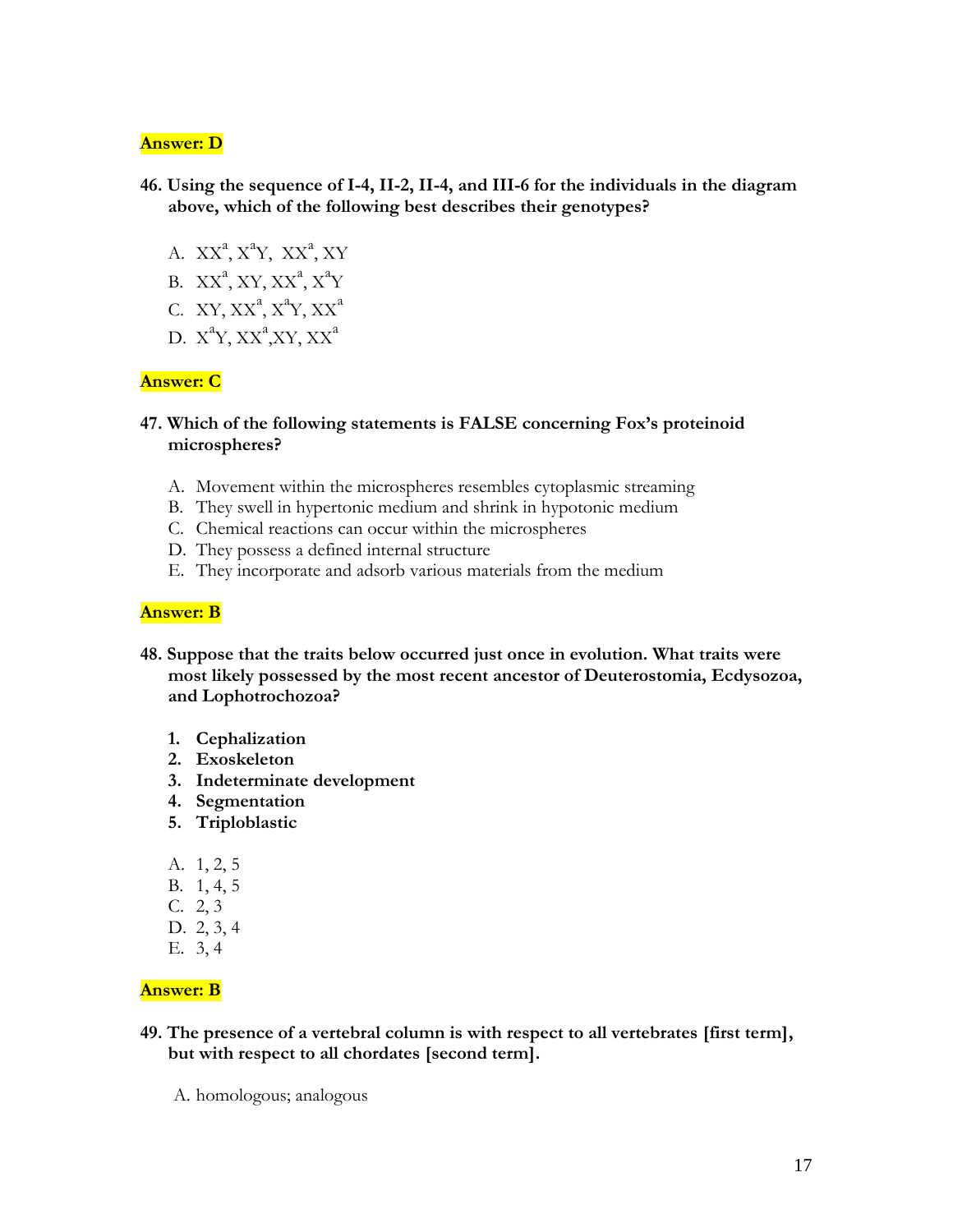- B. primitive; derived
- C. adaptive; maladaptive
- D. analogous; homologous
- E. analogous; derived

#### **Answer: B**

**50. Population genetics shows us that certain traits of a species will become more abundant if they benefit the species. The diagram below illustrates the change that occurred in the frequency of phenotypes in an insect population over 10 generations. A probable explanation for this change would be that over time there was:** 



- A. A decrease in the population of this insect
- B. An increase in the population of this insect
- C. A decrease in the adaptive value of gene *a*
- D. An increase in the adaptive value of gene *a*
- E. A decrease in the mutation rate of gene *A*

#### **Answer: D**

- **51. In foxes, there are 9 coat colors: red, standard silver, Alaskan silver, double-black, smoky red, cross-red, blended-cross, substandard silver, and sub-Alaskan silver. A red fox was crossed with a double-black fox and their offspring were then crossed with each other. The F<sup>2</sup> phenotypes were; 10 red : 18 smoky red : 20 crossred : 39 blended-cross : 9 standard silver : 19 substandard silver : 12 Alaskan silver : 22 sub-Alaskan silver : 8 double-black. How many genes are involved in this cross?** 
	- A. 18 genes
	- B. 4 pairs of genes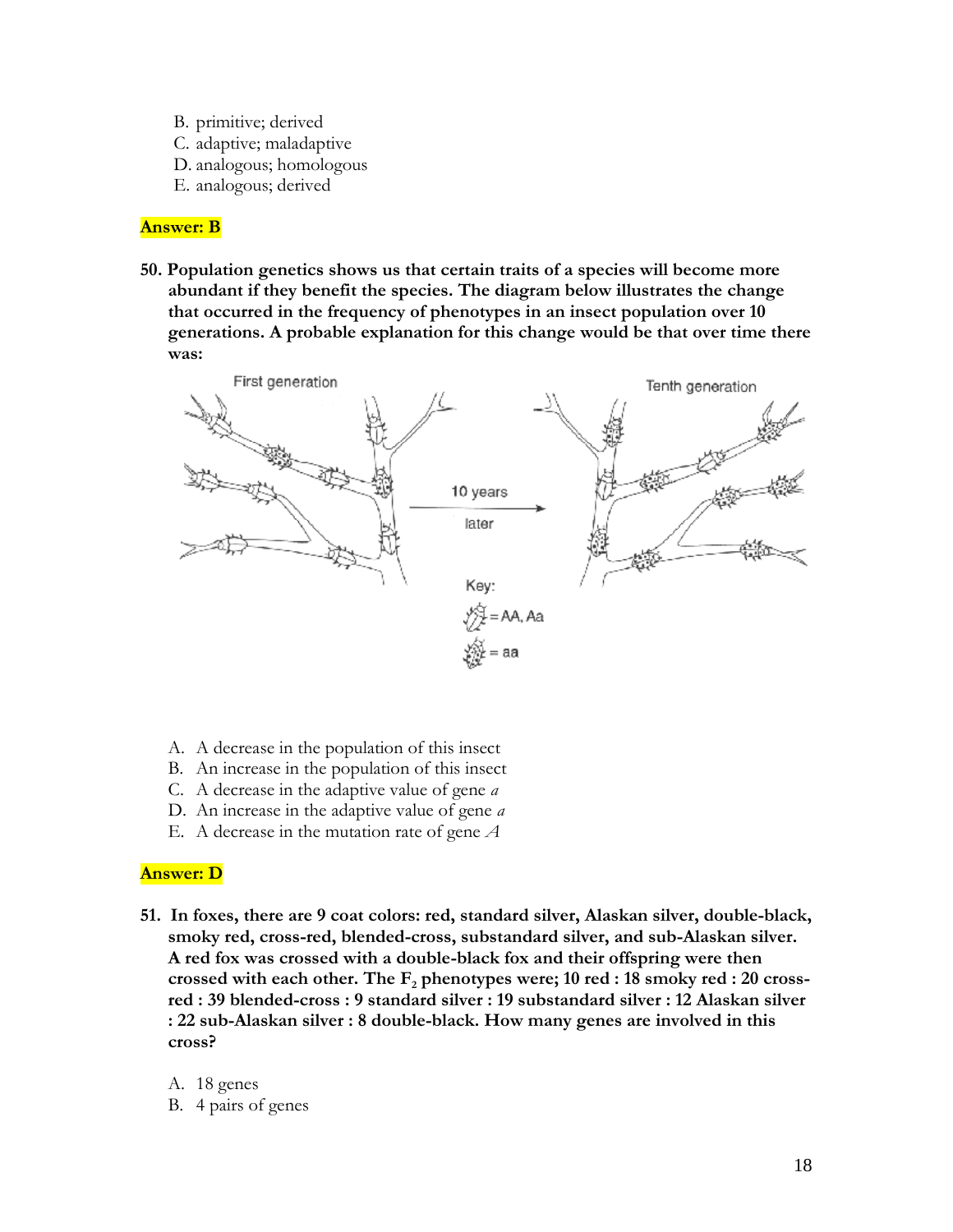C. 9 genes D. 9 pairs of genes E. 4 genes **Answer: B**

# **Ecology Questions 52 to 57**

# **52. For populations that exhibit \_\_\_\_\_\_\_\_\_\_ population growth, maximum harvesting yield is achieved when \_\_\_\_\_\_\_\_\_\_\_\_\_\_\_\_\_.**

- A. exponential, population growth rate is highest
- B. logistic, the population reaches its carrying capacity
- C. logistic, population growth rate is highest
- D. logistic, population growth rate is not changing with population size
- E. exponential, the population reaches its carrying capacity

**Answer: C** 

## **53. The best description of the relationships between fundamental niches (FN) and realized niches (RN) of two competing species that coexist is:**

- A.  $FN_A = RN_A$ ;  $FN_B = RN_B$
- B.  $FN_A > RN_A$ ;  $FN_B = RN_B$
- C.  $FN_A < RN_A$ ;  $FN_B < RN_B$
- D.  $FN_A > RN_A$ ;  $FN_B > RN_B$
- E.  $FN_A = RN_A$ ;  $FN_S > RN_S$

#### **Answer: D**

#### **54. Which of the following is a description of protostomes?**

- A. Radial and determinate cleavage, blastopore becomes mouth, schizocoelous development
- B. Radial and determinate cleavage, enterocoelous development, blastopore becomes anus
- C. Spiral and determinate cleavage, blastopore becomes mouth, schizocoelous development
- D. Spiral and determinate cleavage, enterocoelous development
- E. Spiral and indeterminate cleavage, coelom forms as split in solid mass of mesoderm

#### **Answer: C**

### **55. All of the major body plans seen today appeared in the fossil record over 500 million years ago at the beginning of the:**

- A. Burgess period
- B. Cambrian period
- C. Carboniferous period
- D. Cretaceous period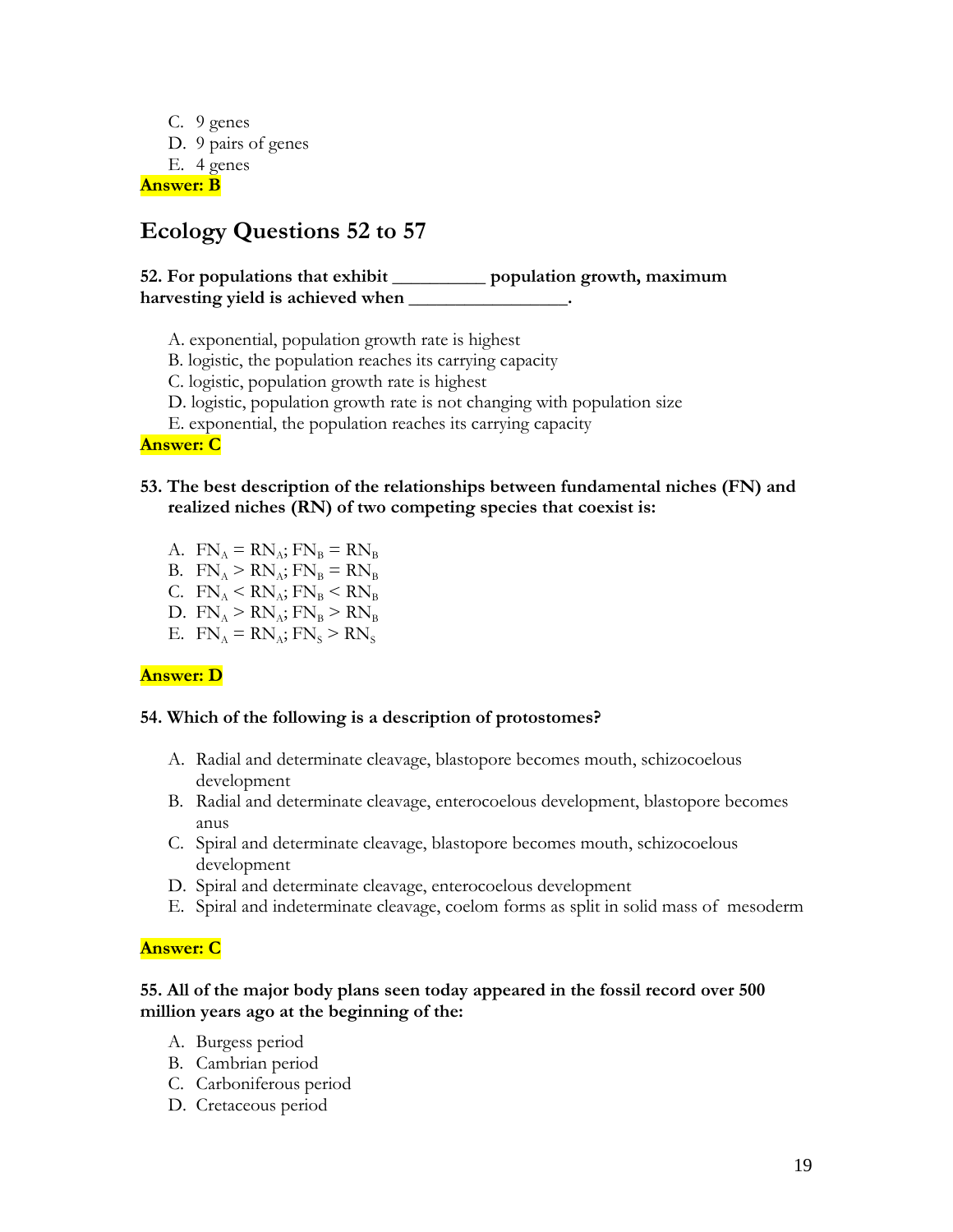### E. Ediacaran period

#### **Answer: B**

- **56. You have been asked to begin to develop some genetic testing molecular markers to determine diversity of two equally sized groups of humans. Group A lives in remote regions of Borneo without outside contact and is highly inbred, while group B lives in New York with wide genetic origins and divergent populations that freely interbreed with others. What is the most accurate statement concerning a strategy for developing DNA markers for these species:**
	- A. Each group will require a balance between conserved and polymorphic DNA markers
	- B. Group B will require greater numbers of conserved DNA markers than group A
	- C. Group B will have greater numbers of polymorphic DNA markers than group A
	- D. Group B will have fewer numbers of polymorphic DNA markers than group
	- E. The same DNA markers for each group regardless of their polymorphic nature

## **Answer: C**

- **57. A man with the blood type A and Rh+ marries a woman with A and Rh- bloodtype. They have two boys who both have O- blood. Assuming simple Mendelian inheritance of blood type and Rh, what is the probability that their next two children will be male and will have O- blood, too?**
	- A. 1/8
	- B. 1/16
	- C. 1/32
	- D. 1/64
	- E. 1/256

# **Answer: C**

# **Biosystematics Questions 58 to 60**

- **58. For which of the following fungi does one mitotic division follow the meiotic division that occurs after karyogamy?**
	- **I. Ascomycota**
	- **II. Basidiomycota**
	- **III. Zygomycota**
	- A. I only
	- B. II only
	- C. III only
	- D. I and II
	- E. I, II, and III

## **Answer: B**

**59. Which of the following characteristics is unique to the protist phylum Ciliophora?**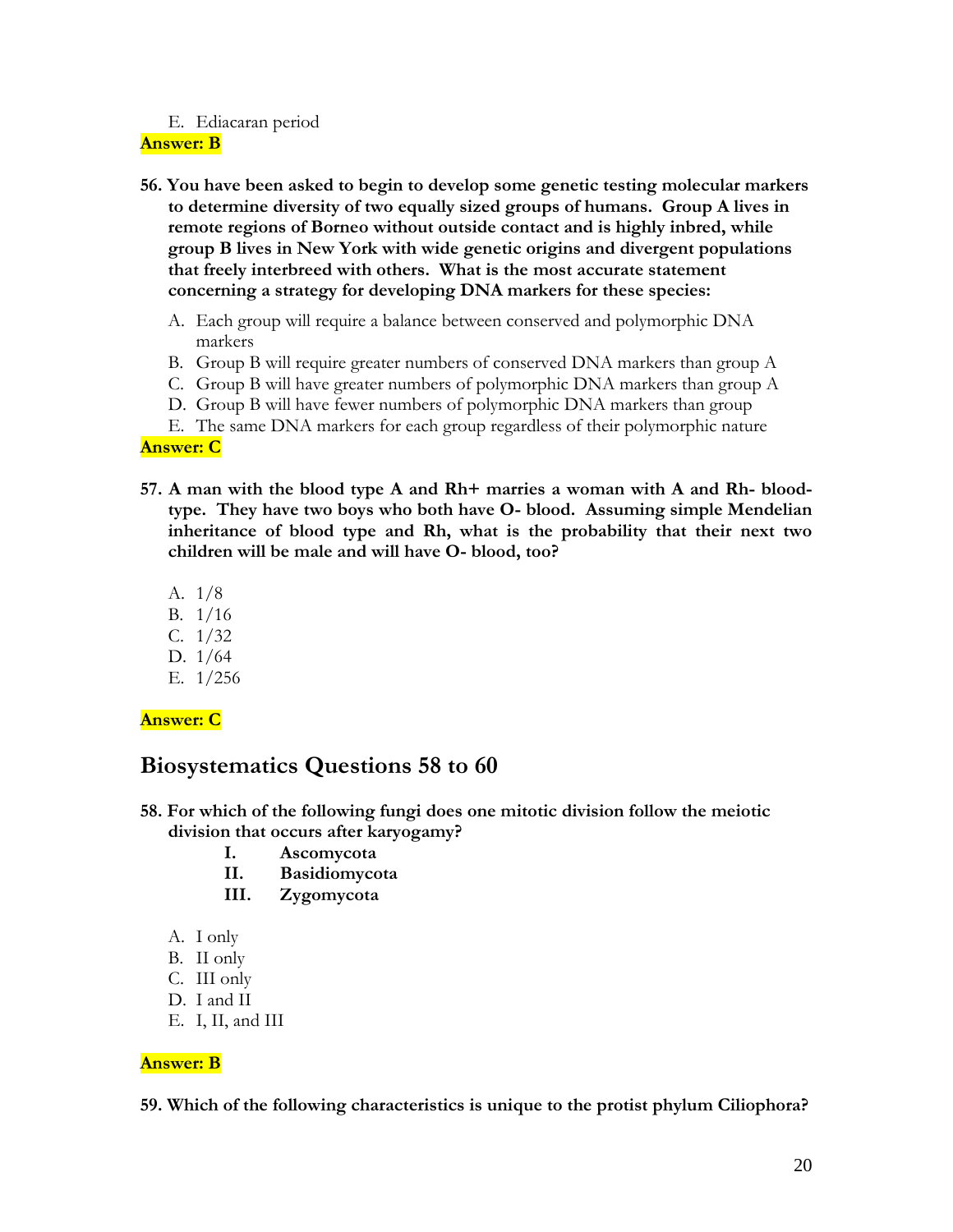- A. Autotrophic nutrition
- B. Concentration of organelles at one end of the cell
- C. Differentiation of macro- and micronuclei
- D. Paramylon storage molecule
- E. Use of rhizopoda for movement

**Answer: C** 

## **60. Heterospory first arose in the:**

- A. Bryophytes
- B. Ferns
- C. Lycophytes
- D. Psilophytes
- E. Sphenophytes

**Answer: C**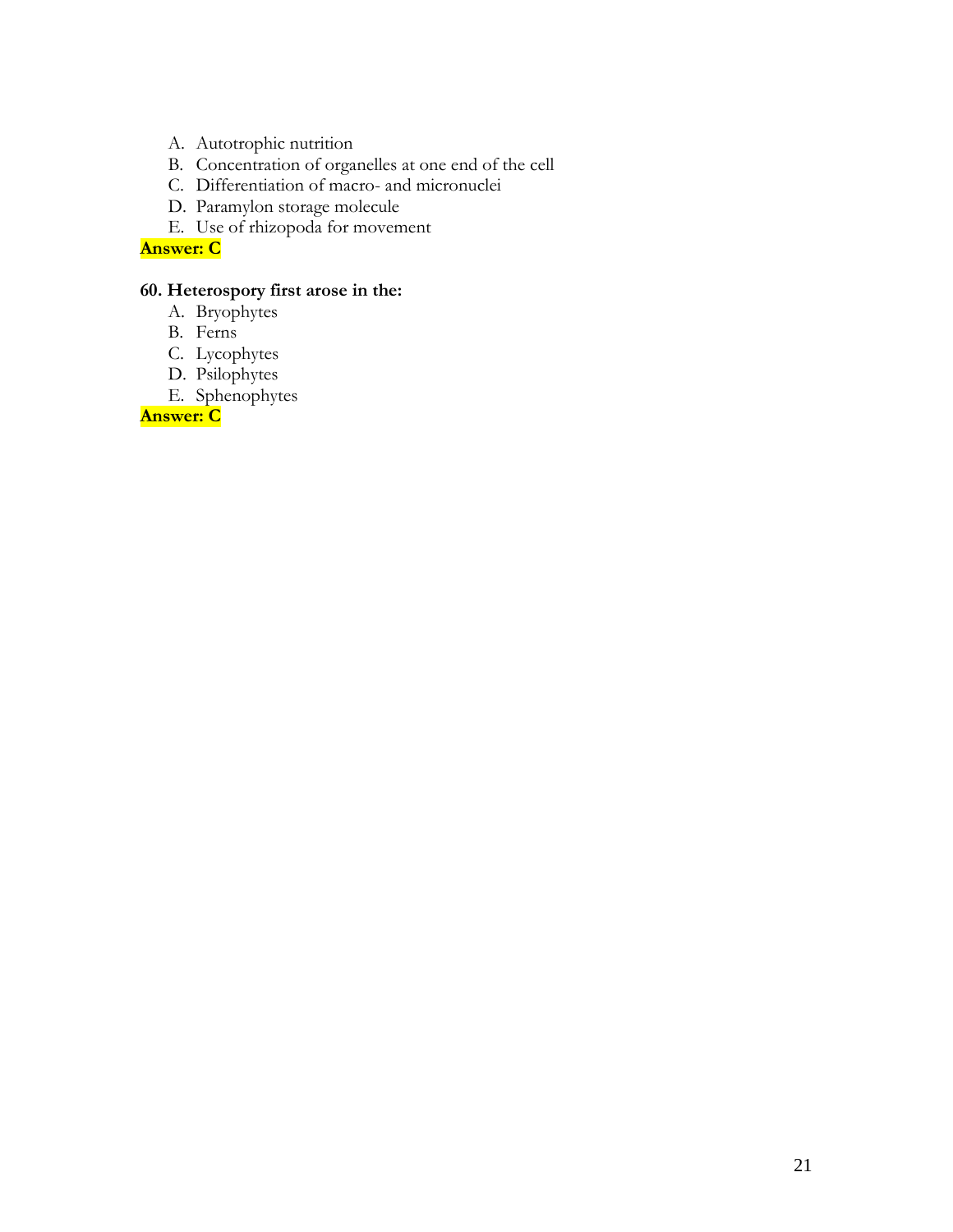# **PART B**

| Cell and Molecular Biology $(20\%)$ | 12 questions 61-73     |
|-------------------------------------|------------------------|
| Plant Anatomy and Physiology (15%)  | 9 questions 74-82      |
| Animal Anatomy and Physiology (25%) | 15 questions 83-97     |
| Ethology $(5\%)$                    | $3$ questions 98-100   |
| Genetics and Evolution (20%)        | 12 questions $101-112$ |
| Ecology $(10\%)$                    | $6$ questions 113-118  |
| Biosystematics $(5\%)$              | 3 questions 119-120    |

**Cell and Molecular Questions 61 to 73**

**Use the labels in the diagram below to answer the questions 61 to 65.** (8 points) **Using the labels of the picture to answer the questions below:**



**You are a scientist hunting for enzymes involved in various aspects of cellular metabolisms. Which organelle would you want to isolate and analyze if you are looking for (fill in the relevant organelle label in the sentences below):**

- **61. Enzyme that is involved in DNA replication \_\_\_\_\_ \_\_\_**
- **62. Enzyme involved in producing large amounts of ATP \_\_\_\_\_\_\_**
- **63. Enzyme attaching sugar molecules to proteins \_\_\_\_\_\_\_\_\_**
- **64. Enzyme involved in protein synthesis \_\_\_\_\_\_\_\_\_**
- **65. DNA \_\_\_\_\_\_\_\_**

**Answer: 61, A & B, 62, b, 63, C, 64, blank, 65 A& B**

**66. How do polypeptides find their way from the site of synthesis on the cytoplasmic ribosome to the place of their destination in the peroxisome?**

- A. Without signals
- B. By specific transport along the cytoskeleton
- C. By specific carboxy-terminal targeting signals
- D. By specific vesicular transport
- E. By transport within the ER

# **Answer C**

**67. In the lab, you are running an SDS-PAGE, but you realize that you forgot to add DTT, a reducing agent, when you were loading the gel. Which amino acid residue will this affect?**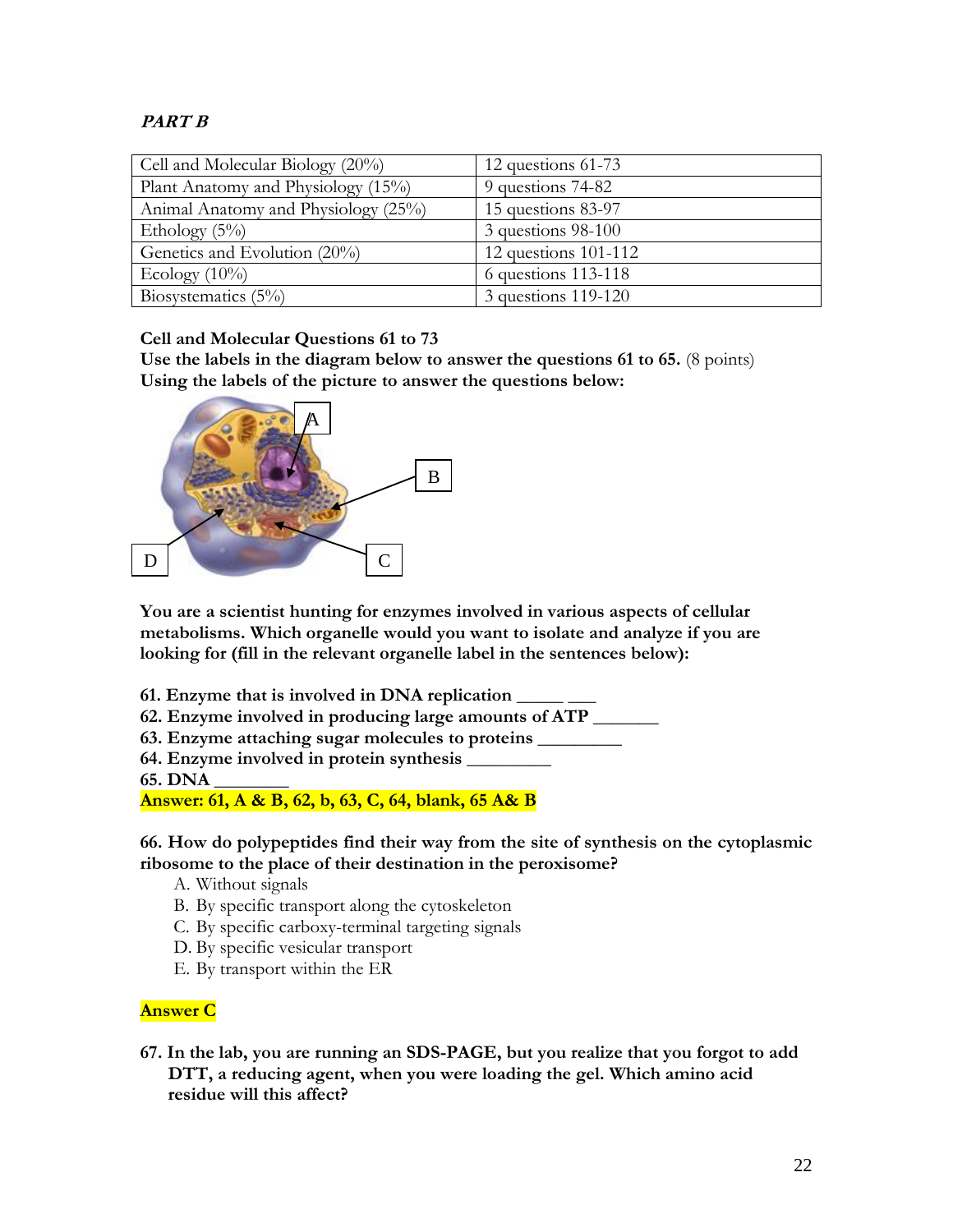- A. Cysteine
- B. Serine
- C. Glutamate
- D. Lysine

E. Methionine

# **Answer: A**

**68. Sequencing reactions involve many of the same reagents as PCR, with one major exception: a modified version of dNTPs is used. Which of the following should be included in a sequencing reaction but not a PCR?**



A.



B.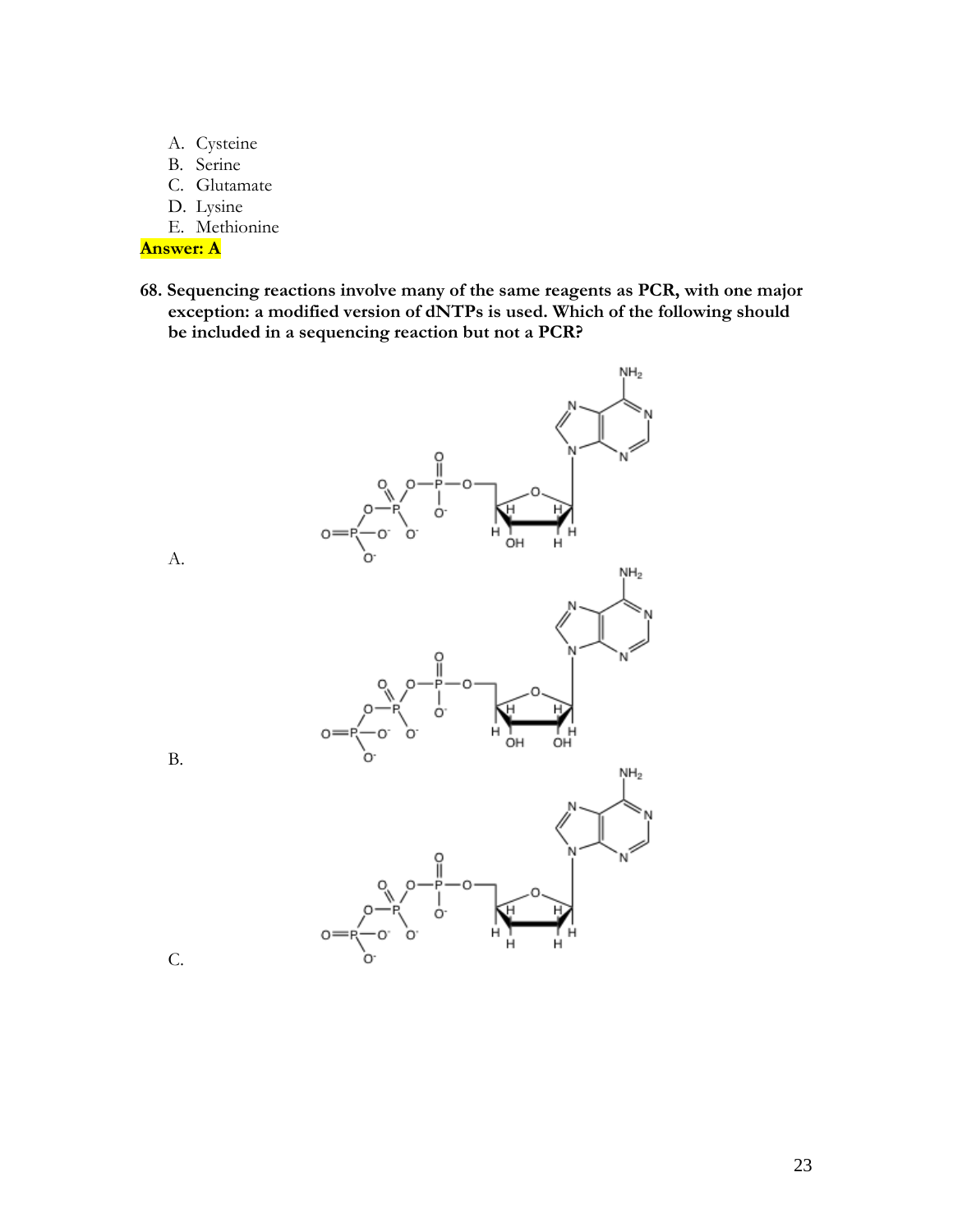

D.

# E.

## **Answer: C**

#### **69. A human liver cell and a plant cell from the cortex of a root are placed in a beaker of distilled water. What will most likely occur?**

- A. Both cells will be in osmotic balance with the water and neither will swell or shrink
- B. The liver cell will shrivel, while the plant cell will become flaccid and the plasma membrane will pull away from the cell wall
- C. The liver cell will shrivel, while the plant cell will become very turgid
- D. The plant cell will become flaccid and the plasma membrane will pull away from the cell wall, while the liver cell will swell and may even burst
- E. The plant cell will become very turgid, while the liver cell will swell and may even burst

#### **Answer: E**

- **70. You are given an unknown organism to study. Upon examination, you find that it does not have a nuclear membrane or mitochondria, which structure(s) below would it possess?**
	- A. Chloroplast
	- B. Endoplasmic reticulum
	- C. Ribosomes
	- D. Lysosome
	- E. 9+2 Cilia

#### **Answer: C**

#### **71. The velocity of carrier-mediated diffusion across cellular membranes:**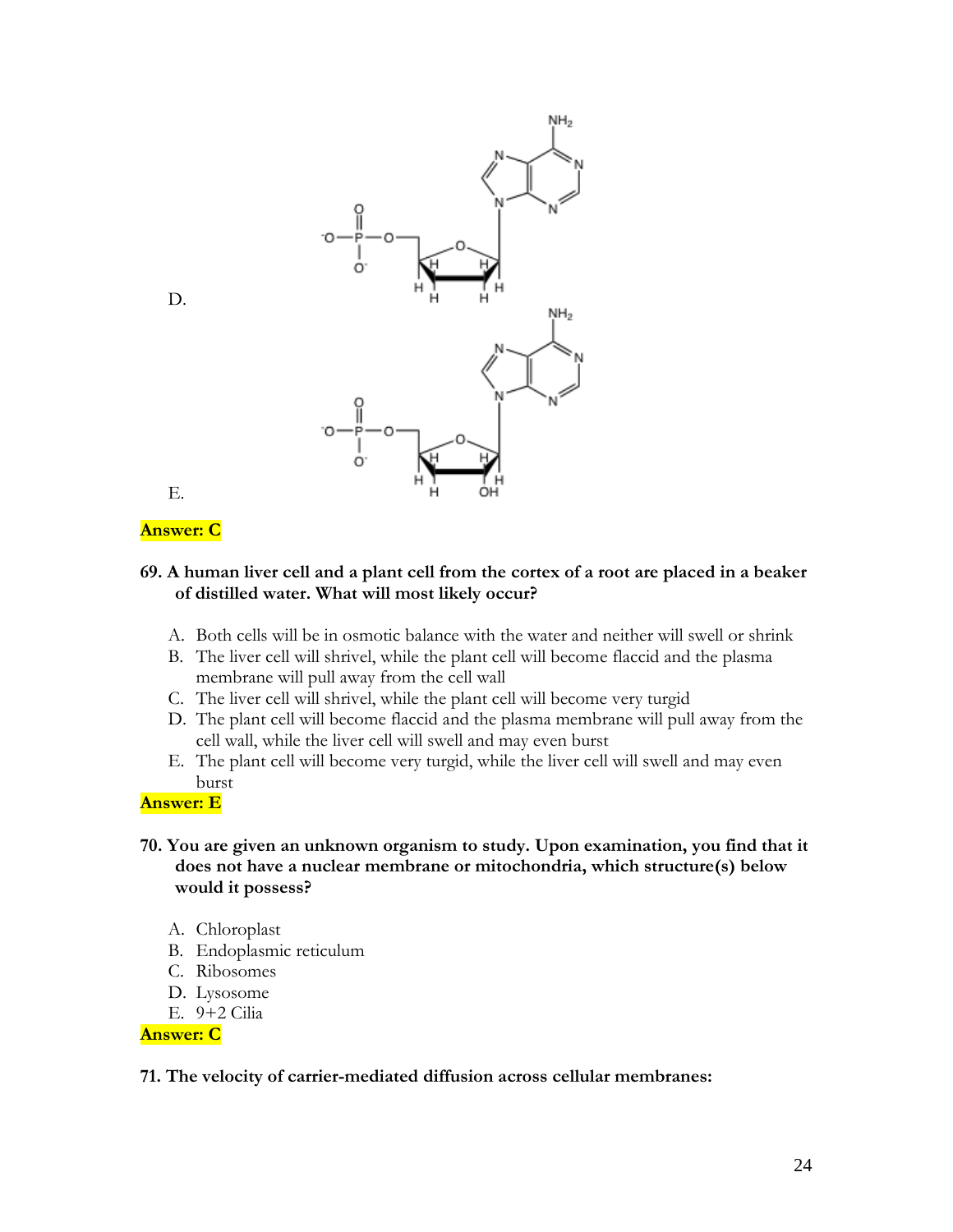- A. Can increase up to a maximum value
- B. Does not depend on saturation of the carrier
- C. Is always proportional to substrate concentration
- D. Is greater in uniporters than symporters
- E. Varies with substrate concentration in the same way as that observed for simple diffusion

## **Answer: A**

## **72. Why can glycolysis proceed under anaerobic or aerobic conditions while the citric acid cycle is strictly aerobic?**

- A. Enzyme catalysis during the citric acid cycle is regulated by allosteric effectors which include oxygen
- B. Enzymes of glycolysis do not use oxygen as cofactors, while enzymes of the citric acid cycle require oxygen for proper folding
- C. NAD+ for glycolysis can be regenerated through the conversion of pyruvate into lactate under anaerobic conditions
- D. NAD+ is produced during three steps of glycolysis and only one step of the citric acid cycle
- E. Oxygen is a byproduct of the conversion of the glycolytic intermediate glucose-6 phosphate to fructose-6-phosphate

## **Answer: C**

- **73. Which of the following are likely to cause cellular changes when injected directly into the appropriate cells cytoplasm?**
	- **I. Triiodothyronine (T<sup>3</sup> )**
	- **II. Cortisol**
	- **III. Insulin**
	- **IV. Epidermal growth factor**
		- A. I, II
		- B. I, IV
		- C. II, III
		- D. II, IV
		- E. III, IV

**Answer: A**

# **Plant and Anatomy Questions 74 to 82**

## **74. The tissues in bryophytes which are analogous to the xylem and phloem, respectively, are made of:**

A. Tracheids, leptoids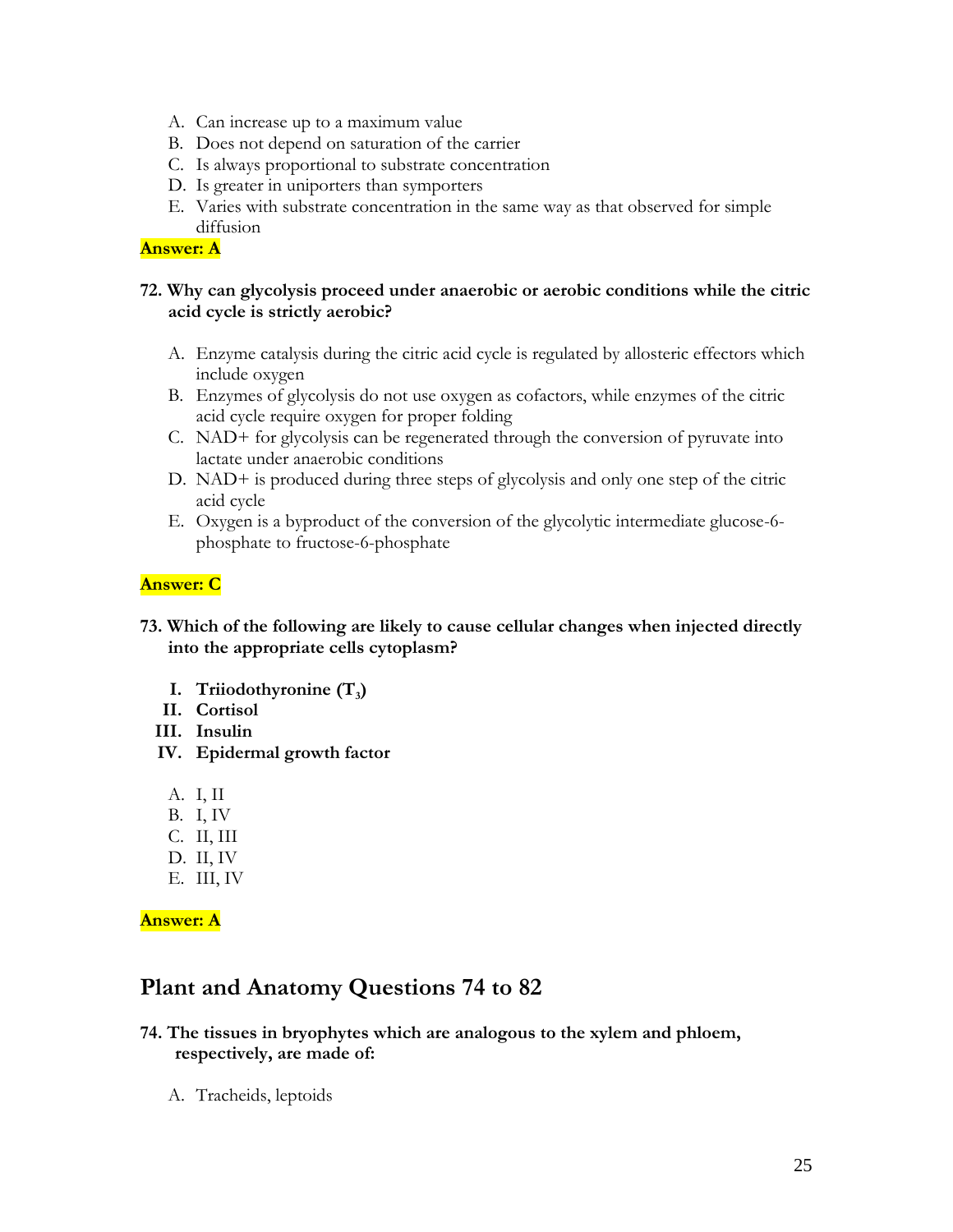- B. Hydroids, leptoids
- C. Tracheids, albuminous cells
- D. Sieve cells
- E. None of the above

**Answer: A & B** 

- **75. The water potential () of cells in a plant's root are typically around -0.2 MPa. If a plant is placed in solution with a water potential () o f -.05 MPa, the plant roots will**
	- A. Become turgid from water moving into the roots
	- B. Become flaccid from water moving out of the roots into the water
	- C. Be largely unaffected due to the minor difference in water potential
	- D. Be unaffected as water potential has nothing to do with water flow

#### **Answer: A**

**76.** The table below shows data from an experiment with two groups of plants. For two weeks, Group I was not fertilized and Groups II was fertilized. The growth in millimeters of each plant was measured for the each group. Based on the results in the chart below, which statement is true?

### **Growth (mm)**

| Group I | Group II |
|---------|----------|
| 3.2     | 6.7      |
| 3.5     | 10.4     |
| 4.0     | 8.7      |
| 2.9     | 9.8      |
| 41      | 11.5     |

- A. Experimental populations contained different sample sizes
- B. After two weeks the mean size of fertilized and unfertilized plants was similar
- C. The unfertilized group has a larger standard deviation than the fertilized
- D. In order to observe any differences the experiment should have been run for longer than two weeks
- E. The fertilized group has a larger standard error than the unfertilized

## **Answer: E**

**77. The diagram below shows an agar block inserted beneath the tip of a growing grass seedling that is exposed to light from the left. After exposure to light, the block is removed and cut into two halves as shown by the dotted line. These halves are then placed onto a pair of new, straight grass seedlings whose tips have been removed. These seedlings are then grown in the dark. If**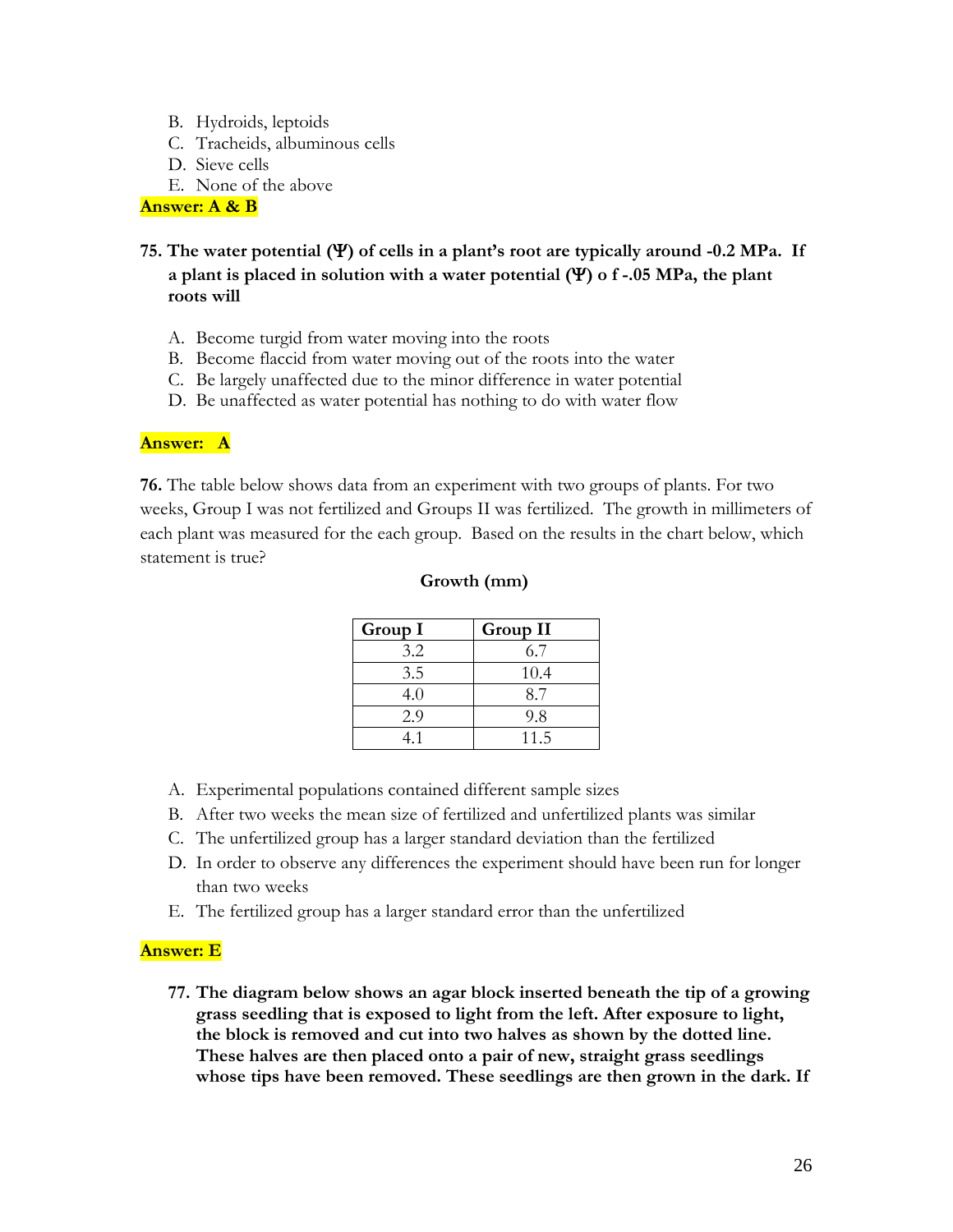**the agar blocks are placed on these two plants as indicated, which of the diagrams blow shows the expected result?** 



## **Answer: A**

#### **78. All but which of the following statements are true about photosynthesis except:**

- A. A plant that could carry out cyclic photophosphorylation but could not perform any other aspects of photosynthesis would release  $O_2$  as a by-product of its metabolism
- B. ATP is synthesized as high energy electrons that are passed along a chain of electron acceptor molecules
- C. Light energy to drive photophosphorylation may first be trapped by the chlorophyll pigments in Photosystem I and then passed to a molecule of P700, which traps it
- D. There are two light events in noncyclic photophosphorylation

#### **Answer: A**

- **79. There is a large difference in pH across the thylakoid membrane between the thylakoid compartment and the stroma. From the list given below, choose those that are appropriate in explaining the difference. (Choose A, B, C, or D)** 
	- **i. The transport of protons into the thylakoid compartment by the electron transfer system**
	- **ii. The transport of protons out of the thylakoid compartment into the stroma by the electron transfer system**
	- **iii. Protons splitting from water remaining in the thylakoid compartment**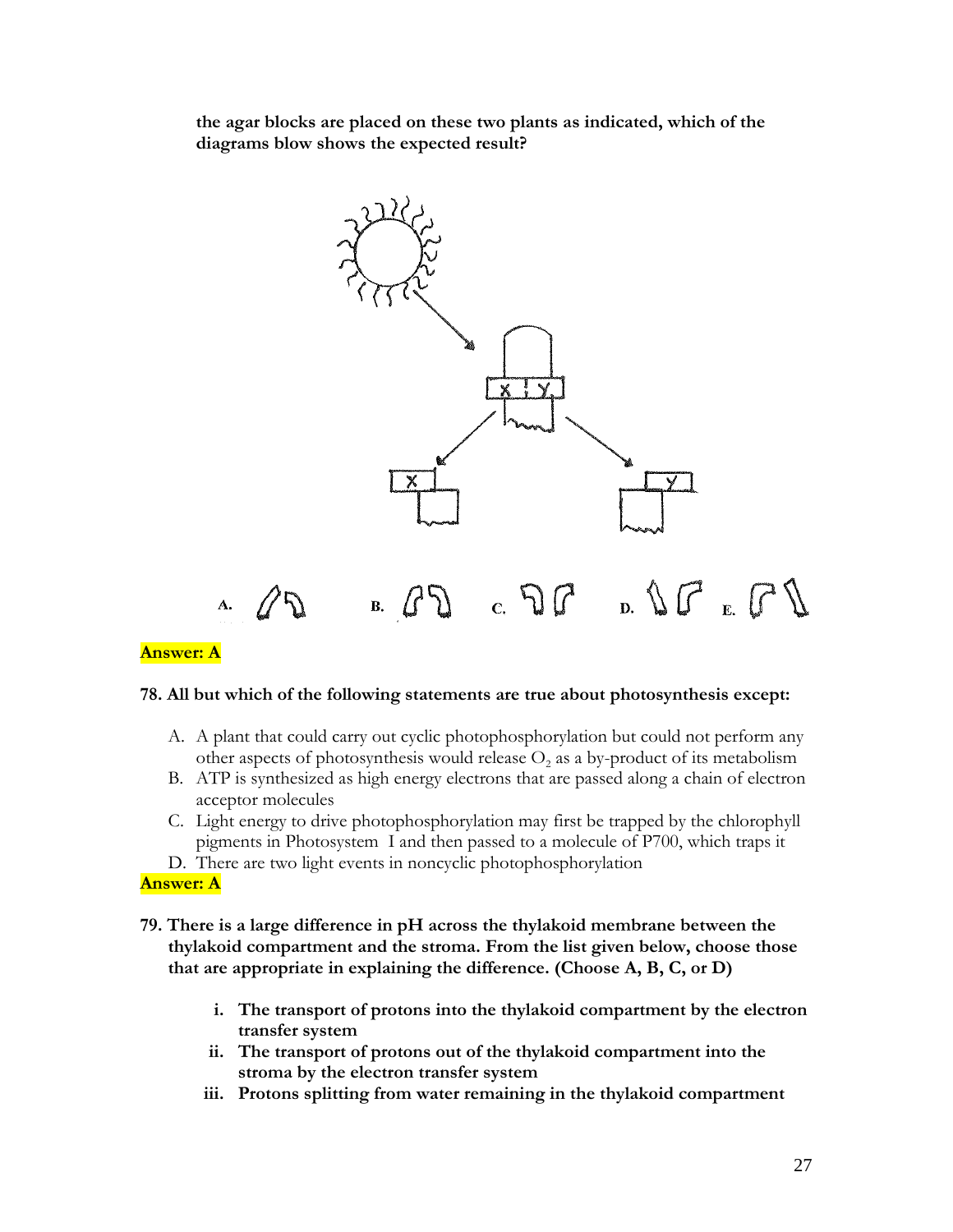- **iv. Protons splitting from water exiting the thylakoid compartment**
- **v. The removal of hydrogen from the stroma during the reduction of NADP to NADPH**
- **vi. The retention of hydrogen in the stroma during the reduction of NADP to NADPH**
- A. i, iv, and vi only
- B. ii, iv and vi only
- C. I, ii, iii only
- D. i, iv and v only
- E.  $i$ , iii and v only

### **Answer: E**

- **80. Chloroplasts and mitochondria share similarities. From the following characteristics, use A, B, C, D, or E to select those to both chloroplasts and mitochondria.**
	- **i. both contain ribosomes**
	- **ii. both are single-membrane bounded structures**
	- **iii. both are double-membrane bounded structures**
	- **iv. both undergo reactions that are primarily oxidative in nature**
	- **v. both undergo chemiosmosis**
	- **vi. both have similar, although not identical, electron transfer systems**
	- **vii. both undergo reactions that are primarily reductive in nature**
	- **viii. both contain DNA and RNA**
		- A. i, iii, vi, vii, and viii only
		- B. i iv, vi, vii and viii only
		- C. ii iv, v, vii and viii only
		- D. ii, iii, vi, vii, and viii only
		- E. ii, iv, vi, vi, and viii only

## **Answer: A**

## **81. Plant cells have large vacuoles that comprise as much as 90% of mature cell volume, in contrast to animal cells that typically have vesicles comprising less than 10% cell volume. Which of the following explains this characteristic difference in plant vs animal cells?**

- A. Most plants do not have well-developed excretory systems and use vacuoles as waste dumps
- B. Vacuoles are an energetically inexpensive way to increase cell size and therefore surface area to intercept light for photosynthesis
- C. Vacuoles accumulate ions and water, contributing to turgor pressure which keeps the plants rigid, despite their lack of skeletons
- D. All of the above
- E. None of the above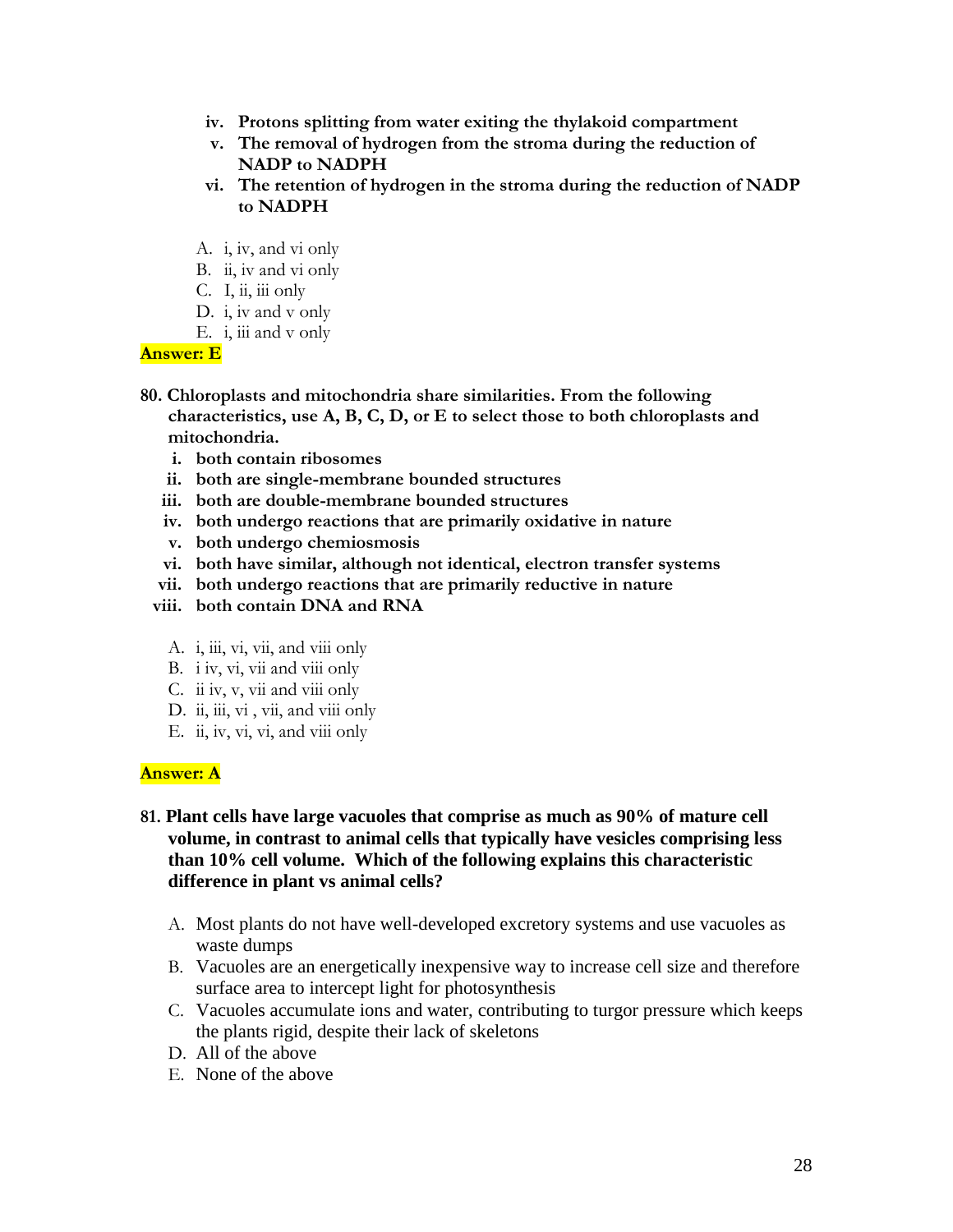# **Answer: D**

#### **82. The group of plants that is sister to the euphyllophytes is**

- A. Bryophytes
- B. Lycophytes
- C. Ferns
- D. Charales
- E. Green algae

## **Answer: B**

### **Animal Anatomy and Physiology 83-97**

- **83. A patient previously diagnosed with Graves disease (an antibody-mediated autoimmune disorder) comes to your clinic for a routine follow-up exam. Your patient complains of nervousness, fatigue, and diarrhea all of which are worse when they forget to take their medications for Graves. Upon finding a goiter of the thyroid gland, you draw a complete blood screen and assay iodine uptake by the thyroid gland. You expect to find the following:** 
	- A. Decreased iodine uptake by the thyroid gland, decreased serum cholesterol
	- B. Decreased serum TSH, decreased  $T_3$ , increased  $T_4$
	- C. Decreased  $T_3$  and  $T_4$ , increased serum cholesterol
	- D. Increased serum TSH, decreased triiodothyronine  $(T_3)$  and thyroxine  $(T_4)$  levels, increased iodine uptake by the thyroid gland
	- E. Increased calcium, increased serum TSH

# **Answer: C**

**Questions 84 to 88 are based on a virtual experiment. A confluent layer of macrophage cells are grown in two (2), 25 cm<sup>2</sup> tissue culture flasks with appropriate medium containing 10% plasma serum. For the experiment, all medium is removed from the flask and the cells are washed with appropriate buffers to remove all traces of serum and media. E. coli bacteria, suspended in serum free media, are then added or "fed" to the macrophages. The process of E. coli death from phagocytosis was then studied.**

## **84. It is necessary in a phagocytosis study to remove the serum because:**

- A. The complement proteins would have independently killed the bacteria.
- B. The B cells would have independently killed the bacteria.
- C. The natural killer cells would have independently phagocitized the bacteria.
- D. Serum proteins would have inhibited the membrane attack complex (MAC).
- E. Serum proteins would have inhibited the MHC complex.

## **Answer: A**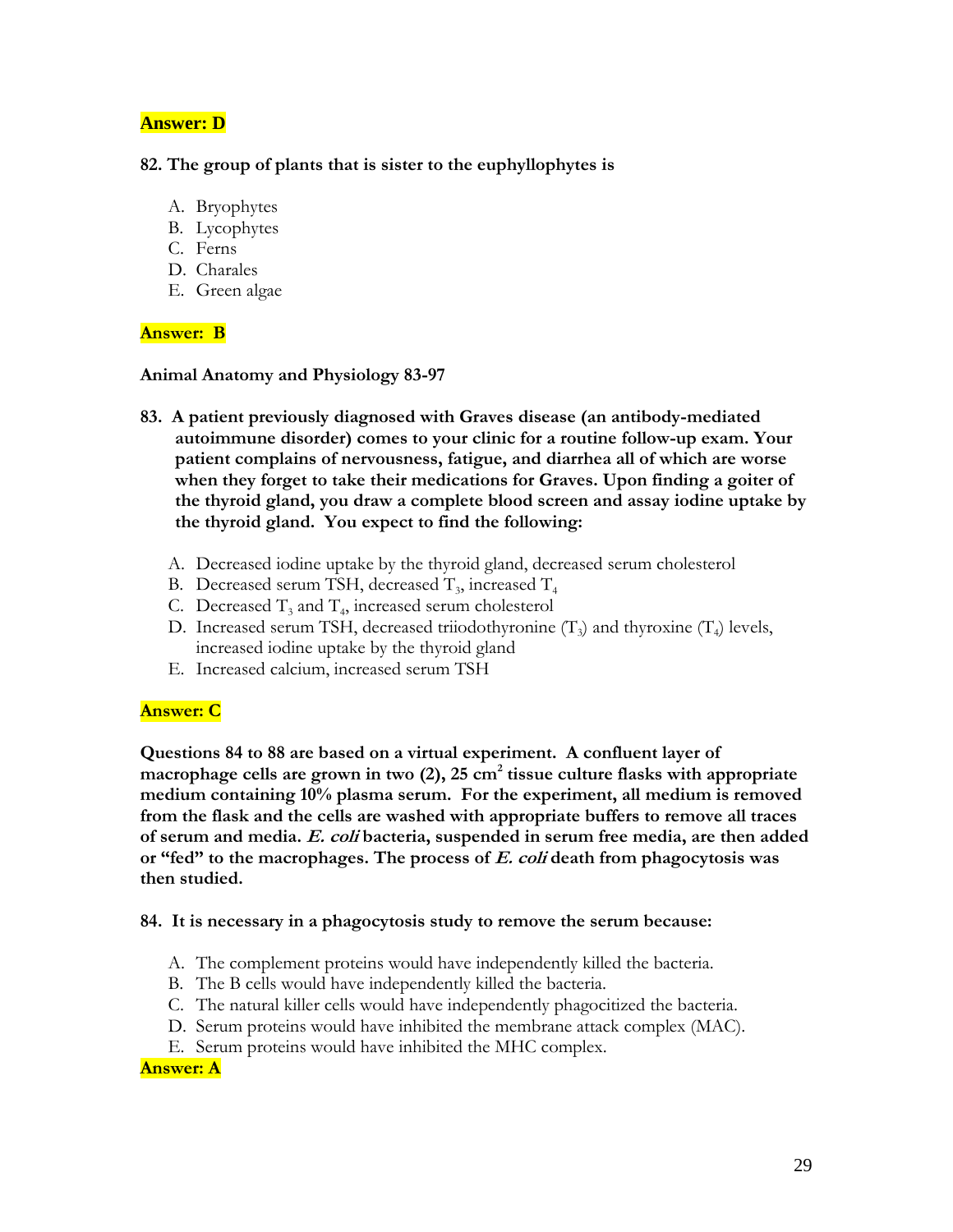**After 30 minutes the cells in flasks in tissue culture flask one (1) and two (2) are washed with appropriate buffers to remove all E. coli. Serum free media is added and the flasks incubated.** 

**85. The macrophage cell notifies other cells of an immunological invader by:** 

- **i. Up-regulating expression of MHC I molecules upon activation.**
- **ii. Up-regulating expression of MHC II molecules upon activation.**
- **iii. Interacting with the complement system.**
- **iv. Acting as an antigen presenting cell.**
- **v. Inactivating viruses once they enter the macrophage.**
- **vi. Decreasing enzymatic production**
- **vii. Increasing enzymatic production**
- A. i, iii, iv, vi
- B. iv, v, vii
- C. ii, iii, iv, vii
- D. ii, iii, iv,  $v$
- E. i, ii, iv, vi

## **Answer: C**

## **86. During incubation the macrophage and microbe are at war. Which statement is true.**

- A. The macrophage digests the *E. coli* through the oxidative burst.
- B. The *E. coli* protects itself through the oxidative burst.
- C. The oxidative burst is characterized by an increased production of hydrogen peroxide.
- D. A and B
- E. A and C

## **Answer E**

**The macrophages are then lysed by adding ice cold water. The lysed macrophages and water are then centrifuged and the bacteria isolated from the macrophage debris. The bacteria were suspended, diluted and plated on agar. After 90 minutes, the same procedure was followed for tissue culture Flask 2 and the bacteria were again plated. Bacterial Plates 1 and 2 were incubated for 24 hours.**

- **87. Why were the macrophages lysed with a brief exposure to ice cold water and not**  the  $E$ . coli<sup>?</sup>
	- A. Rapid cold-shock results in osmotic lysis.
	- B. Gram positive bacteria are impervious to osmotic insult.
	- C. The membrane lipid bilayer is impermeable to water.
	- D. Lysis occurs only with eukaryotic cells.
	- E. Cell walls limit osmotic lysis.

## **Answer: E**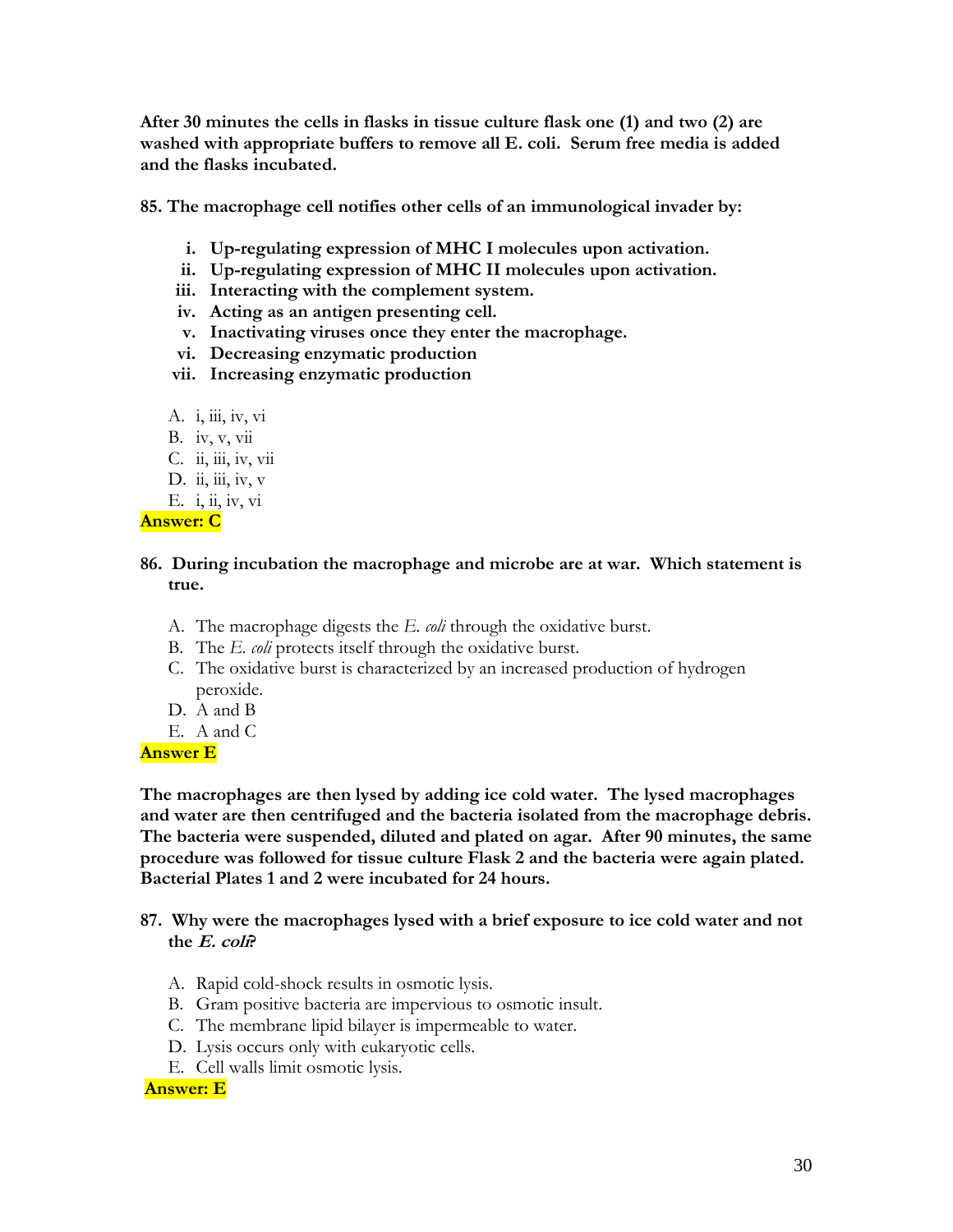## **88. When you compare bacteria plate 1, (45 minutes) and bacteria plate 2 (90 minutes) you would predict (3 points):**

- A. Equal colonies on Plates 1 and 2
- B. No colonies on Plate 1
- C. No colonies on Plate 2
- D. More colonies on Plate 1 than Plate 2
- E. More colonies on Plate 2 than Plate 1

#### **Answer: D**

## **89. Why do adults usually die when their body temperature exceeds 105°F, but young children may survive that temperature, at least for a longer period of time?**

- A. Children have a larger relative surface area to volume ratio than adults
- B. Children perspire more profusely than adults
- C. At a higher temperature children's hemoglobin carries more oxygen than adult hemoglobin
- D. Children's proteins are denatured at higher temperatures than adults
- E. Adults lose their ability to sense warmth as they age

#### **Answer: A**

**90. When someone already has the flu, they can be given the drug Tamiflu to prevent further spread of the virus. Tamiflu inhibits neuraminidase, an enzyme on the surface of the influenza virus. Below is a diagram of the activity of neuraminidase. How would inhibiting neuraminidase preventing further spreading of influenza?**



- A. Influenza particles will no longer be able to attach to host cells
- B. Receptors containing sialic acid will not be cleaved. These receptors are needed to make influenza virulent.
- C. Receptors containing sialic acid will not be cleaved. Thus, new virions will not be released and no new infections can occur.
- D. If neuraminidase is not active, hemagglutinin can not function. This would render the virus non-virulent.

## **Answer: C**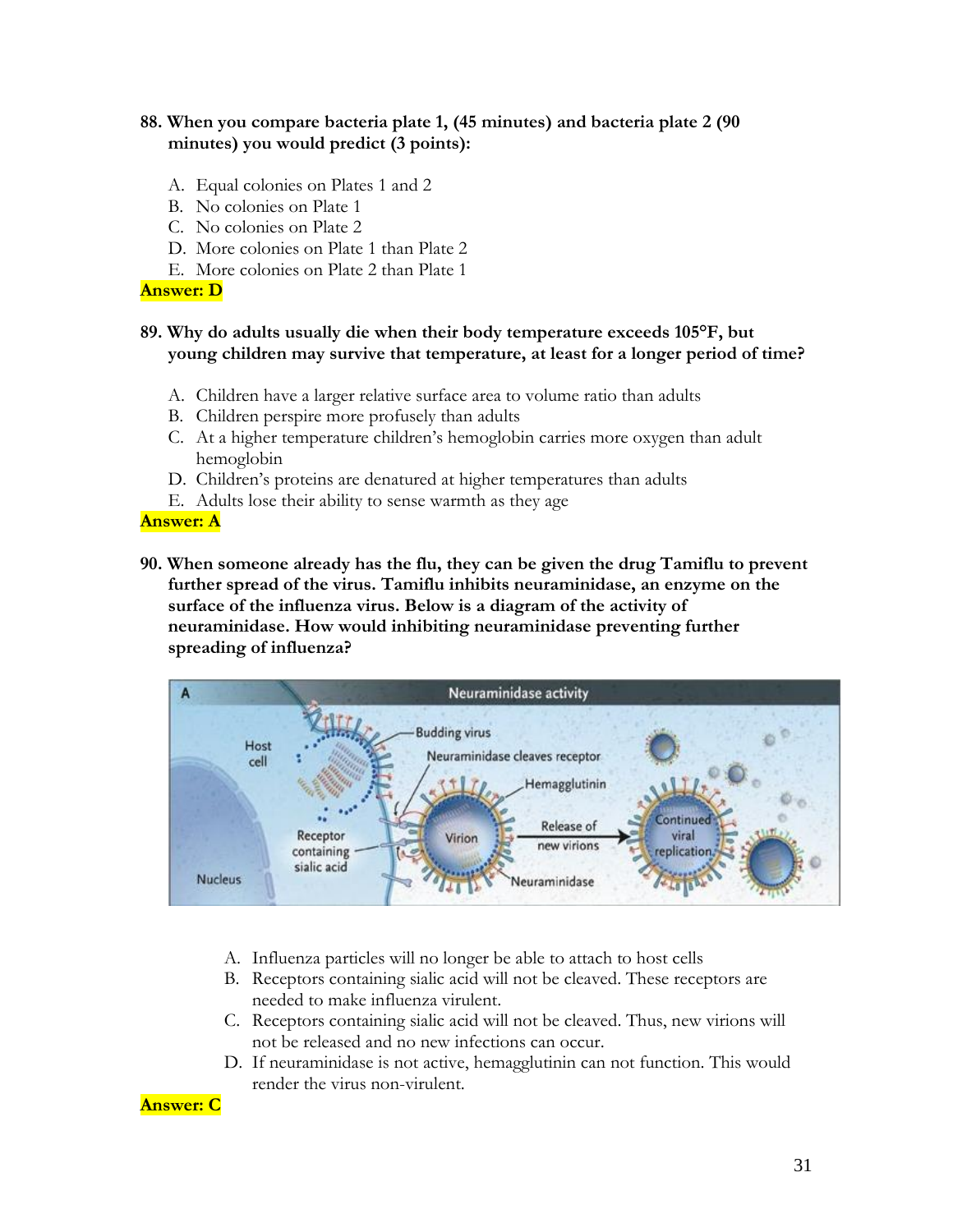**91. The following graph shows the pressure-volume curve of a mammalian lung when it is removed from the body and filled under two conditions. One condition is when the lung is inflated with air and the second is when it is inflated with saline solution (the entire lung is filled with saline). In both instances the excised lungs retained the thin film of liquid that lines the respiratory alveoli.**



## **Based on the data presented in the graph, which of the following statements is true?**

- A. The lung cannot increase its volume if it is filled with saline instead of air.
- B. Surface tension created by the air-liquid interface on the alveolar surface increases the work needed to inflate the lung.
- C. Resistance to flow of fluids through the respiratory passageways is greater than is the resistance to flow of air, so more work is needed to inflate the lung with saline than with air.
- D. Lung compliance is independent of infusion media.
- E. The work required to inflate the lungs with air at small volumes is less than the work required to inflate the lung at large volumes.

#### **Answer: B**

#### 92. **Polarity in the developing Drosophila embryo is determined by a(n):**

- A. Expression of the gap protein hunchback throughout the embryo
- B. Protein gradient of the segmentation protein *engrailed*
- C. Protein gradient of the *bicoid* protein expressed from maternal mRNA
- D. Protein gradient of the gap protein *hunchback*
- E. Expression of the segmentation protein engrailed throughout the embryo

#### **Answer: C**

## **93. An extremely high dose of HMG-CoA reductase inhibitor would severely disrupt which of the following processes?**

- **I. Synthesis of bile salts**
- **II. Formation of bilirubin**
- **III. Production of surfactant**
- **IV. Aldosterone synthesis**
- **V. Vitamin D synthesis**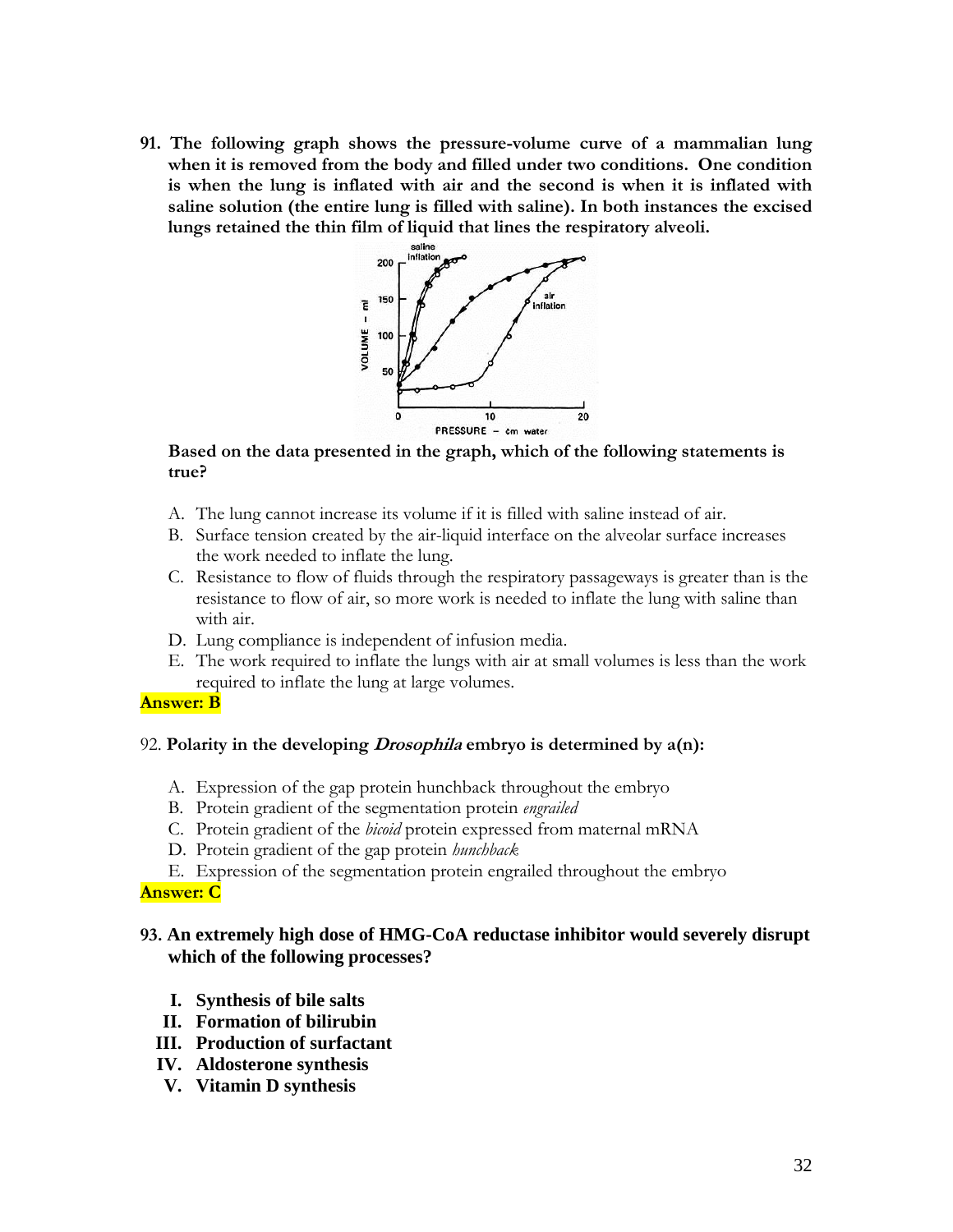- A. I, II, and IV B. I, III, and IV C. I, IV, and V D. II and IV
- E. III, IV, and V

## **Answer: C**

## **94. A child is born with erythroblastosis fetalis. Which of the following is an acceptable explanation for the observed pathology?**

- A. The child must be the first conceptus of the mother
- B. The mother was treated with the carcinogen *Rhogam* during pregnancy
- C. Anti-D antibodies were generated into the mother by a previous pregnancy
- D. The father must be Rh-negative
- E. Erythroblastosis fetalis leads to decreased red blood cell synthesis

**Answer: C**

## **95. Substances that excite β2 adrenergic receptors (β -agonists) are used to treat asthma and COPD (Chronic Obstructive Pulmonary Disease). These drugs can have significant side effects including:**

- A. Decreased sensitivity to inflammation, inhibition of uterine contraction, hypotension
- B. Hypotension, increased blood pressure, decreased plasma potassium
- C. Hypertension, dizziness, vasoconstriction
- D. Bronchial-dilation, increased uterine contraction, increased serum angiotensin
- E. Dizziness, bronchial-constriction, decreased sensitivity to inflammation

**Answer: A**

#### **96. The 4 layers of the digestive tract from the inside out are:**

- A. Serosa, muscular layer, mucose, submucosa
- B. Serosa, muscular layer, submucosa, mucosa
- C. Mucosa, submucosa, muscular layer, serosa
- D. Submucosa, mucosa, serosa, muscular layer
- E. Muscular layer, serosa, mucosa, submucosa

**Answer: C**

## 97. **Trace the flow of filtrate through the nephron as it enters the kidney through the renal artery.**

- **1. Proximal convoluted tubule**
- **2. Collecting duct**
- **3. Descending limb of loop of Henle**
- **4. Bowman's capsule**
- **5. Distal convoluted tube**
- **6. Ascending limb of loop of Henle**

## A. 4,1,3,6,5,2

B. 4,1,6,3,5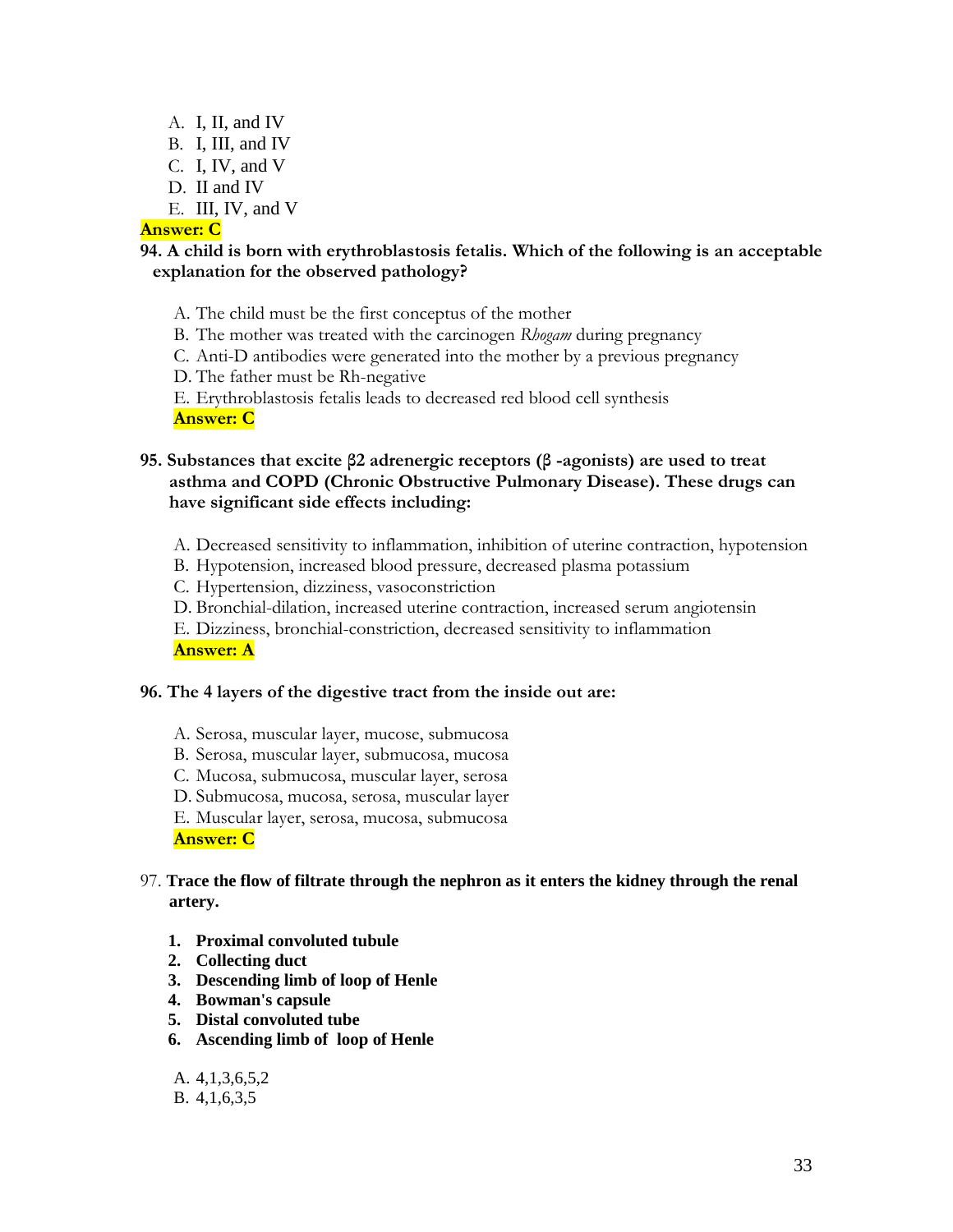## C. 4,5,6,3,1 D. 4,5,3,6,1,2 E. 4,6,3,1,5,2 **Answer: A**

## **Ethology 98-100**

### **98. Which of the following may represent advantage(s) of a dominance hierarchy?**

- A. Suppression of aggression among conspecifics
- B. Ensures food access for high ranking individuals
- C. Reduction of the effects of lethal combat
- D. A and B only
- E. A, B, and C

### **Answer: E**

- **99. Select the mating system that best describes the following exemplary species/characteristics:**
	- **Very large testes relative to body size**
	- **No male parental care**
	- **Females advertise oestrus**
	- A. Dispersed
	- B. Promiscuity
	- C. Monogamy
	- D. Polyandry
	- E. Polygyny

#### **Answer: B**

# **100. For certain fishes that maintain feeding territories that they must patrol against intruders, the most successful individuals will be those maintaining:**

- A. Very large territories compared to their size
- B. Very small territories compared to their size
- C. Intermediate sized territories compared to their size
- D. Cooperation with individuals of the same species
- E. Groups of females to capture prey

## **Answer: C**

#### **Genetics and Evolution 101-112**

**101. Two cultivars of the 4-o' clock plant (Mirabilis jalapa) are reciprocally crossed. When pollen from cultivar A pollinates cultivar B, all the offspring are nonvariegated (all green). When pollen from cultivar B pollinates cultivar A, some of the offspring**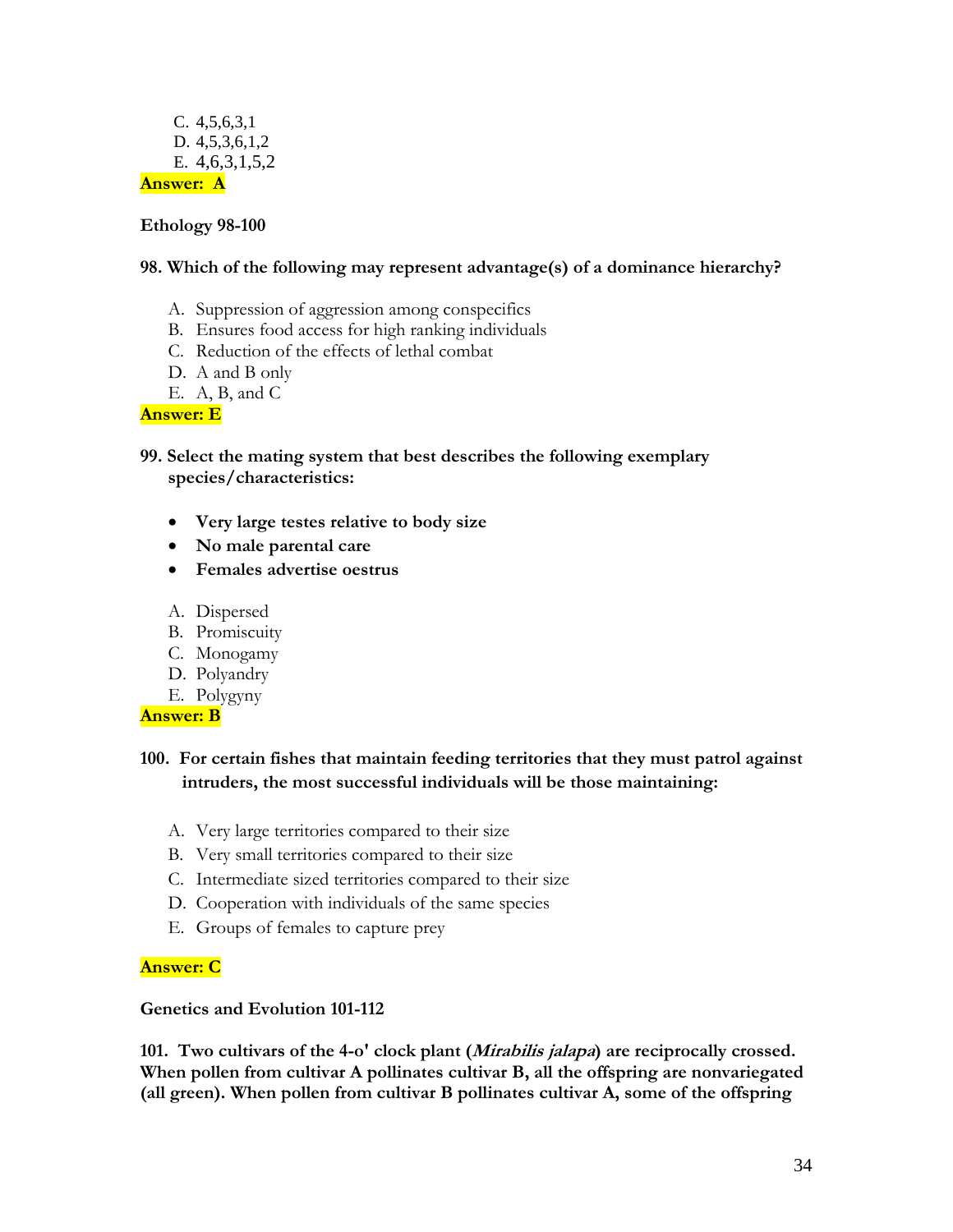**are variegated (having green and white patches), some are green, and some are white but die as seedlings.**

**Which of the following statements are true?**

- **1. Cultivar A is variegated**
- **2. Cultivar B is variegated**
- **3. A portion of chloroplasts in variety A carry a mutation for chlorophyll synthesis**
- **4. The pollen's genotype determines variegation in this cross**
- **5. Variegation is a lethal recessive phenotype**
- A. 2, 4 only
- B. 2, 4, 5 only
- C. 1, 3 only
- D. 1, 2, 5 only
- E. 1, 2, 3, 4, 5

## **Answer: C**

- **102. In bacteria, the elongation factor EF-Tu binds aminoacyl-tRNAs and transports them to the A site of the ribosomal large subunit after translation has been initiated. Which amino acid's aminoacyl-tRNA does not need EF-Tu to enter the ribosome**?
	- A. Phenylalanine
	- B. Proline
	- C. Lysine
	- D. Glycine
	- E. Formylmethionine

## **Answer: E**

#### **103. The Telome Theory describes the evolution of**

- A. Euphyllophyte leaves
- B. Lycophyte leaves
- C. Plant meristems
- D. Roots from shoots
- E. Vascular tissues

#### **Answer: A**

#### **104. Plesiomorphy refers to a character that is**

- A. Ancestral
- B. Derived
- C. Distributed among taxa
- D. No longer found in extant taxa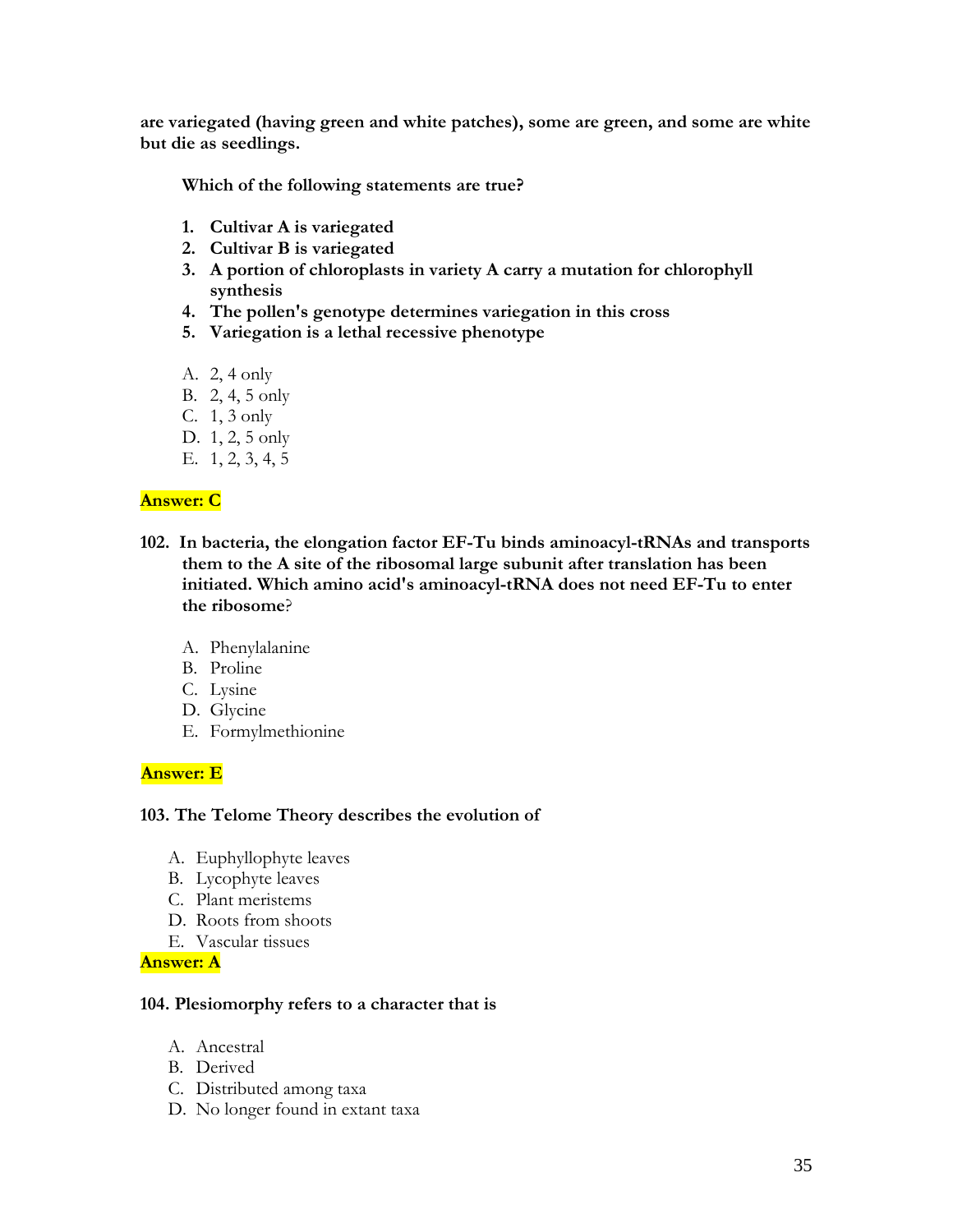## E. Unique to a given taxon **Answer: C**

**105. A recessive phenotype was discovered in two unrelated families. A man from one family marries a woman from the other family. They have five children [see the pedigree below]. Assume the recessive phenotype is completely penetrant. If so, what is the genotype of the starred individual?** 



- A.  $D^1D^2$
- B.  $D^1d^2$
- C.  $d^1D^2$
- D.  $d^1d^2$
- **Answer: D**

# **106. Which statement is true according to Darwin's theory of evolution through natural selection?**

- A. Species adapt until reaching an optimal form
- B. Individuals evolve as a function of their environment
- C. Species producing many offspring are more adapted than those producing few
- D. The number of offspring produced by an individual is related to both the traits of the parents and the environment
- E. In a population undergoing natural selection most mutations lead to new species

## **Answer: D**

**For Questions 107 to 110, use the following information: You are studying a population of penguins found on an island near Antarctica, and discover that some have blue feet, while others have orange.** 

**107. You count 16 blue-footed penguins and 84 orange-footed penguins. Assuming that foot color is determined by two different alleles of one gene, where the orange foot allele is dominant to the blue foot allele, and that the population is**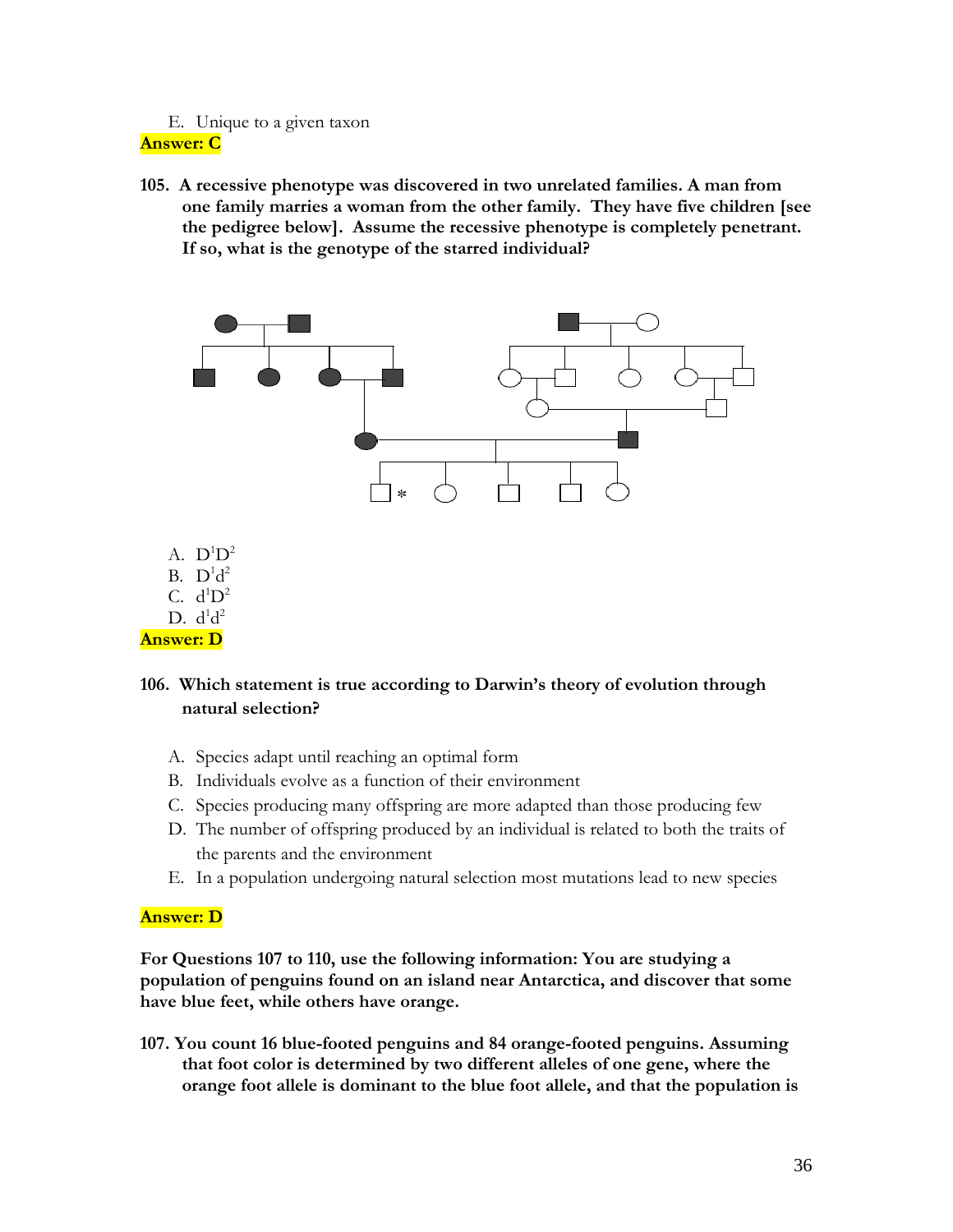**in Hardy-Weinberg equilibrium, what is the allele frequency of the orange foot allele?**

A. 0.40

- B. 0.50
- C. 0.60
- D. 0.75
- E. 0.84

**Answer: C**

- **108. Under the same assumptions as above, what is the frequency of heterozygotes for the foot color gene in this population of penguins?**
	- A. 0.0 B. 0.24 C. 0.4 D. 0.48 E. 0.6

**Answer: D**

- **109. Upon further investigation, it is discovered that 20 of the orange-footed penguins have a small black spot on the bottom of their feet, and that these individuals are the heterozygotes for the foot color gene. Assuming random mating over many generations, one would expect the frequency of blue-footed penguins to approach**
	- A. 0
	- B. 0.04
	- C. 0.07
	- D. 0.1
	- E. Cannot be determined

**Answer: C**

- **110. Assume the black-spotted orange feet are caused by another gene epistatic to the foot color gene. With random mating over many generations, one would expect the frequency of blue-footed penguins to approach**
	- A. 0
	- B. 0.04
	- C. 0.06
	- D. 0.07
	- E. Cannot be determined

# **Answer: E**

**111. In Lycopersicon esculentum (tomato), plants that were homozygous tall with smooth fruit were crossed with plants that were homozygous recessive dwarf with hairy fruit. The F1 plants were test-crossed with the following results:**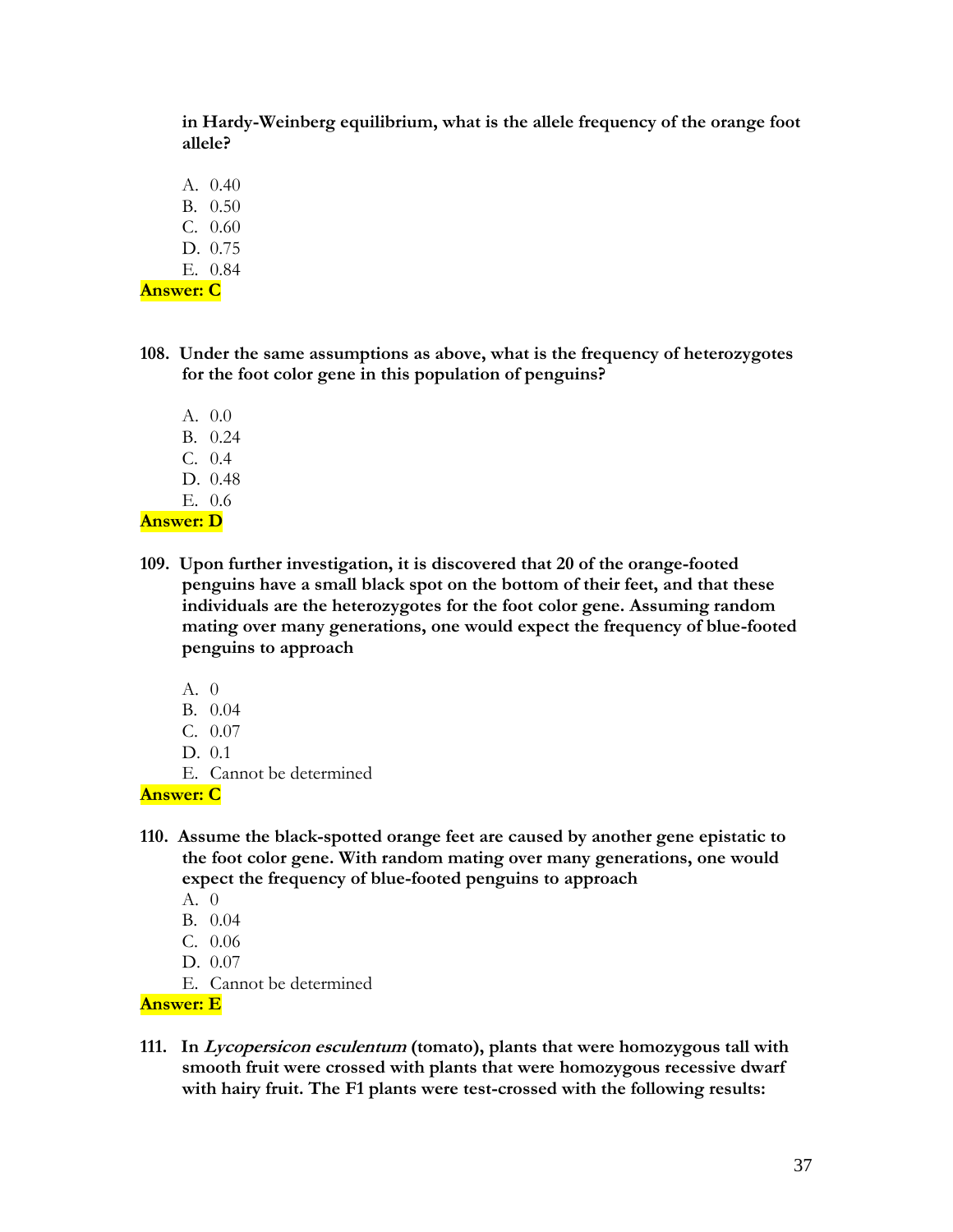| Tall, smooth fruits  | 36  |
|----------------------|-----|
| Dwarf, hairy fruits  | -39 |
| Tall, hairy fruits   | 12  |
| Dwarf, smooth fruits | 13  |

### **These data indicate that the genes for:**

- A. Height and fruit surface are on different chromosomes
- B. Height and fruit surface are completely linked
- C. Height and fruit surface are linked and 12.5 units apart
- D. Height and fruit surface are linked and 25 units apart
- E. Height and fruit surface are linked and 33 units apart

## **Answer: C**

- 112. A woman with blood type A,  $RH^+$  gives birth to a child with type O, Rh blood. **There are five men who may be the father. The blood types of all five are determined in order to identify the father. Regrettably, only one of the men can be removed from consideration. Of the blood types below, which man can definitely be removed?**
	- A.  $A$ ,  $Rh^+$  $B.$  O,  $Rh^+$ C. B,  $Rh^+$ D. B, Rh<sup>-</sup> E. AB, Rh-

**Answer: E**

**Ecology 113-117**

- **113. Which of the following factors are believed to influence the global latitudinal gradient of species richness? Choose all that apply.**
	- **1. Stability of tropical biomes over time**
	- **2. Actual evapotranspiration**
	- **3. Potential evapotranspiration**
	- A. 1
	- B. 2
	- C. 1, 2
	- D. 1, 3
	- E. 1, 2, 3

# **Answer:E**

## **114. The region of the world with the greatest biodiversity of marine taxa (in total and per area) is the:**

A. Abyssal plain of the Atlantic Ocean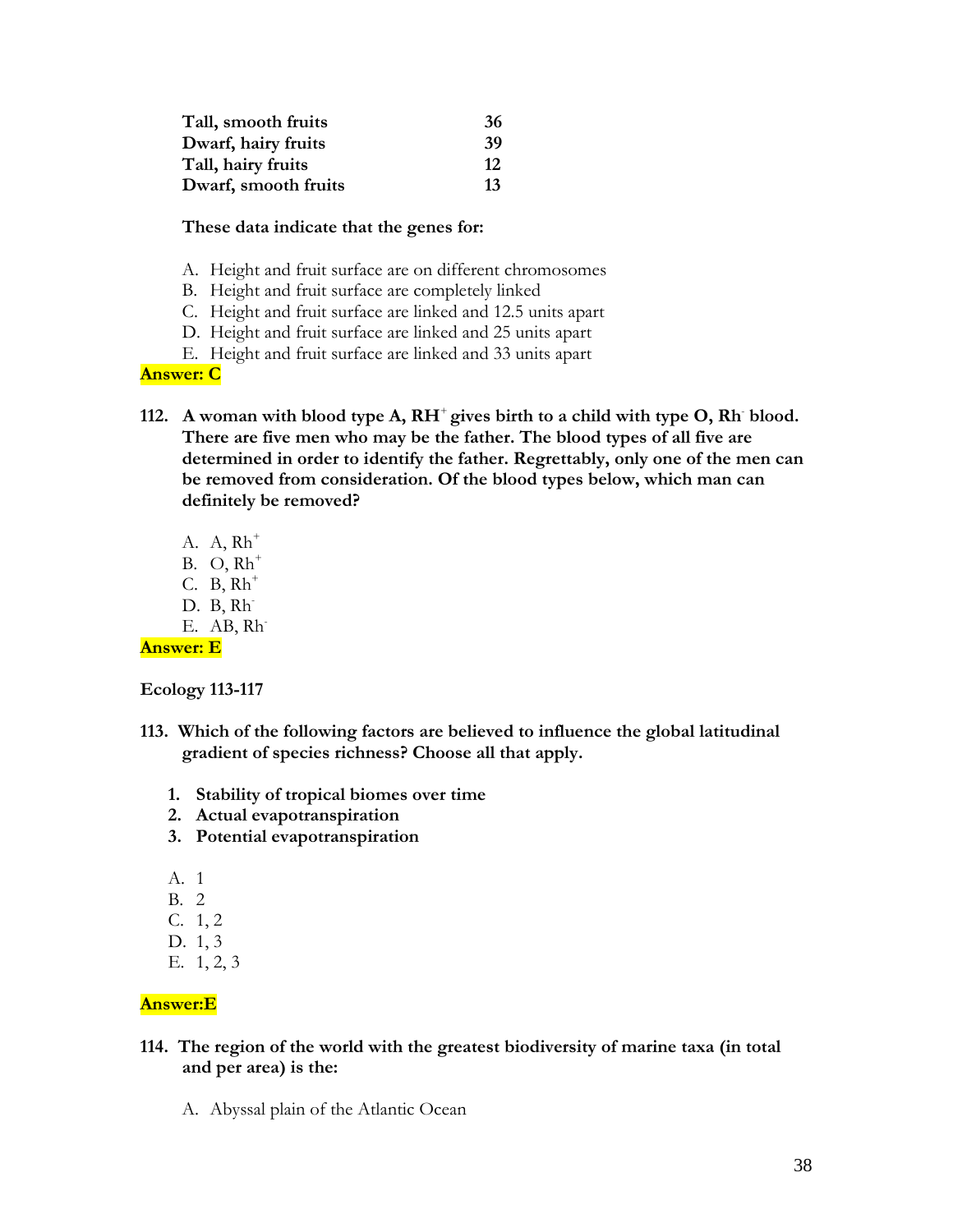- B. Southern Ocean (the ocean surrounding Antarctica)
- C. Seas between Southeast Asia and northern Australia
- D. Caribbean Sea
- E. Pelagic zone of the North Pacific

## **Answer: C**

**115. Which of the following threaten coral reefs worldwide?**

- **1. Pollution**
- **2. Destruction of mangrove and seagrass communities, which trap and filter pollution from runoff**
- **3. Destructive forms of fishing, such as fishing with dynamite**
- **4.** Ocean acidification due to increasing atmospheric CO<sub>2</sub> concentration
- **5. Diseases of corals**
- A. 1, 2, 5
- B. 1, 3, 4
- C. 3, 4, 5
- D. 1, 2, 3, 5
- E. 1, 2, 3, 4, 5

**Answer: E** 

**Questions 116 to 117 refer to the following paragraph. In Argentina at 32˚ S latitude there are deserts east of the Andes Mountains. In Chile at 18˚ S latitude there are deserts west of the mountains in. Select from the following list of explanations those that best explain these two situations (6 Points/3 each).**

- **i. Easterly winds**
- **ii. Westerly winds**
- **iii. Descending dry air masses**
- **iv. Ascending dry air masses**
- **v. Rain shadow on east side of mountain**
- **vi. Rain shadow on west side of mountain**

**116. The Argentina deserts mentioned above are most likely the result of:**

- A.  $\ddot{i}$ ,  $\dddot{i}$ , and  $\dddot{i}$  only
- B. i, iv and v only
- C. i, iii, and vi only
- D. iii, and v only
- E. ii, iv and vi only

#### **Answer: C**

#### **117. Chile deserts mentioned above are most likely the result of:**

- A. i and ii only
- B. i and v only
- C. i and iv only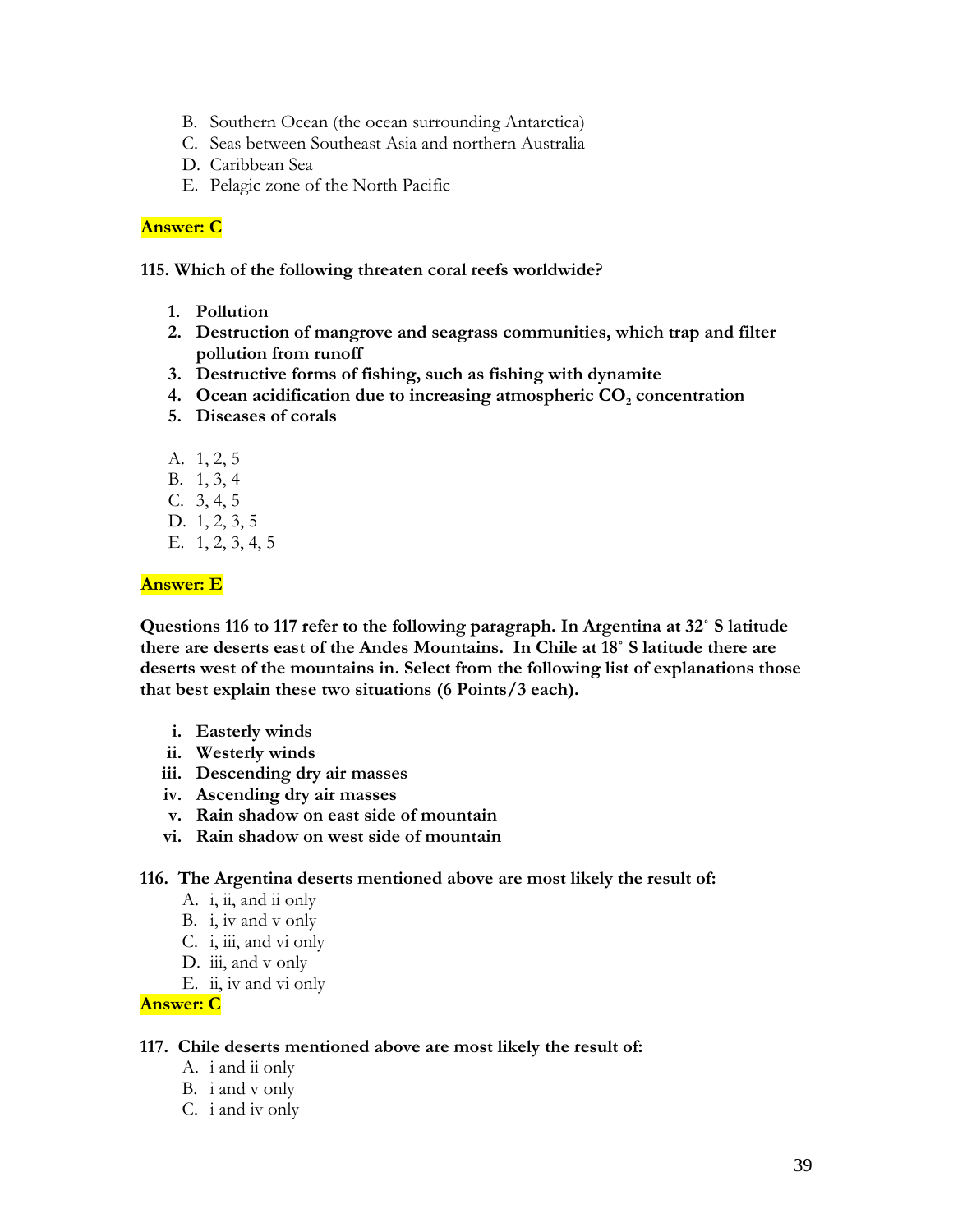- D. ii and v only
- E. ii and iv only

## **Answer: A**

## **Biosystematics 118-120**

- **118. The Kingdom of Tonga is an archipelago consisting of 176 islands in the South Pacific. Only 51 of these islands are inhabited by man. A plant population that reproduces annually was found on one of the remote uninhabited islands of Tonga. Two flower-color variants were present, yellow and orange. Flower color is known to be a monogenic trait. The frequencies of the two flower colors were observed annually over a ten-year period. It was noted the proportion of plants with orange flowers steadily declined each year. From these data, it may reasonably be concluded that:**
	- A. The increased frequency of yellow-flowered plants was a result of genetic drift.
	- B. Migration of yellow-flowered plants into the population was the most likely cause of the observed change.
	- C. Mutation occurred more frequently in yellow-flowered plants than in orangeflowered plants.
	- D. Orange-flowered plants had a lower genetic fitness than the yellow-flowered plants.
	- E. Yellow-flowered plants were capable of crossing with other yellow-flowered plants or with orange-flowered plants but orange-flowered plants could only cross with other orange-flowered plants.

## **Answer: D**

## **119. The region of the world with the greatest biodiversity of marine taxa (in total and per area) is:**

- A. Abyssal plain of the Atlantic Ocean
- B. Southern Ocean (the ocean surrounding Antarctica)
- C. Seas between Southeast Asia and northern Australia
- D. Caribbean Sea
- E. Pelagic zone of the North Pacific

## **Answer: C**

## **120. Some populations are characterized by the presence of balanced polymorphism. This condition may be maintained by all of the following EXCEPT:**

- A. Balancing selection
- B. Directional selection
- C. Disruptive selection
- D. Frequency-dependent selection
- E. Natural selection

#### **Answer: B**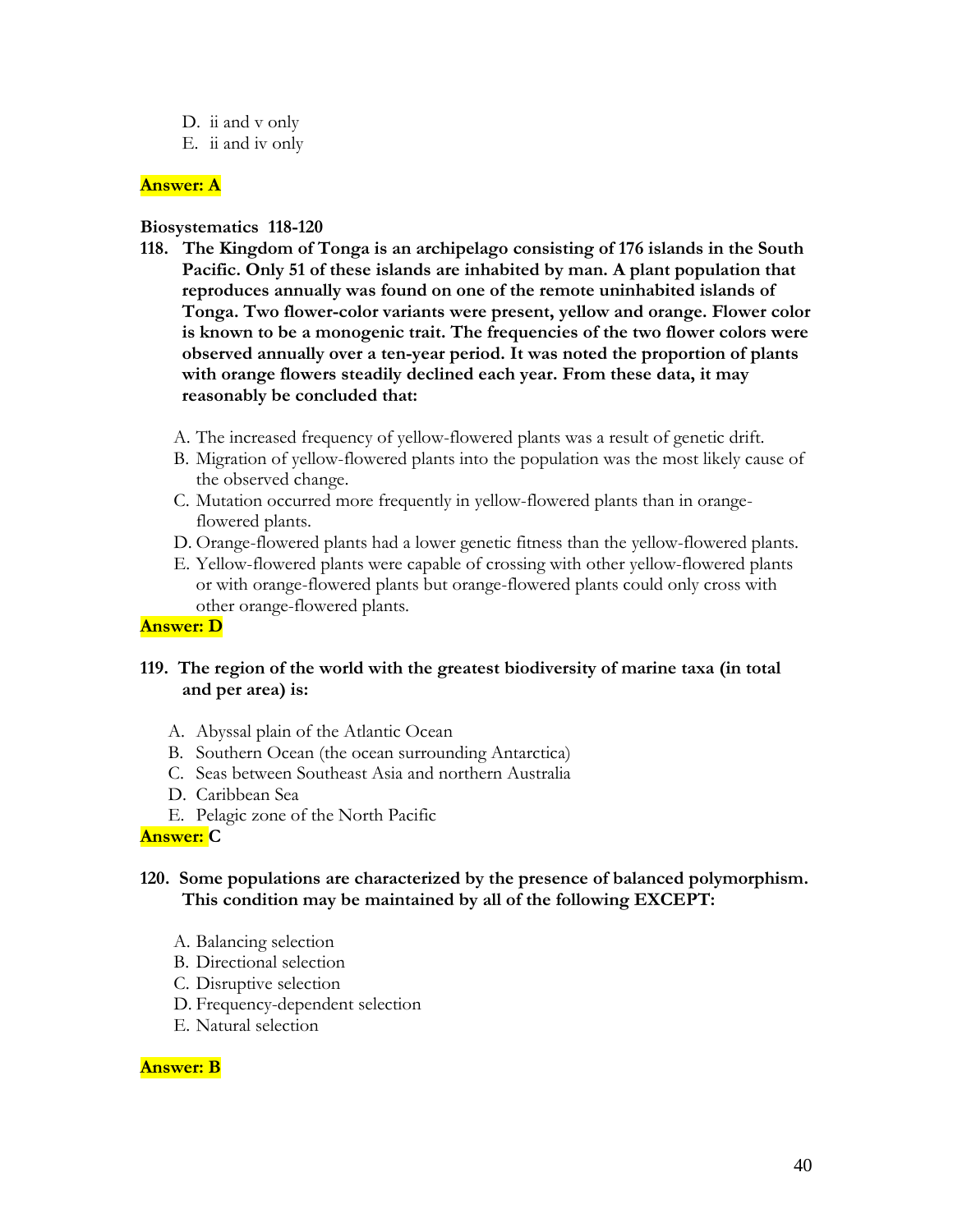# **PART C**

**1. Match the animals and their characteristics. Mark the appropriate box with an "X" in the space provided (Points Possible 20. Incorrect answers will be subtracted from correct answers for Total Points)**

|                   | Freshwater<br>fish | <b>Bird</b> | <b>Marine</b><br>fish | <b>Lizard</b> | <b>Marine</b><br>mammal | <b>Terrestrial</b><br>mammal |
|-------------------|--------------------|-------------|-----------------------|---------------|-------------------------|------------------------------|
|                   |                    |             |                       |               |                         |                              |
| <b>Drinks</b>     |                    |             |                       |               |                         |                              |
| water             |                    |             |                       |               |                         |                              |
| regularly         |                    |             |                       |               |                         |                              |
| Does not          |                    |             |                       |               |                         |                              |
| drink water       |                    |             |                       |               |                         |                              |
| <b>Wastes are</b> |                    |             |                       |               |                         |                              |
| discarded         |                    |             |                       |               |                         |                              |
| as ammonia        |                    |             |                       |               |                         |                              |
| <b>Wastes are</b> |                    |             |                       |               |                         |                              |
| discarded         |                    |             |                       |               |                         |                              |
| as urea           |                    |             |                       |               |                         |                              |
| <b>Wastes are</b> |                    |             |                       |               |                         |                              |
| discarded         |                    |             |                       |               |                         |                              |
| as uric acid      |                    |             |                       |               |                         |                              |
| <b>Actively</b>   |                    |             |                       |               |                         |                              |
| secretes salt     |                    |             |                       |               |                         |                              |
| <b>Actively</b>   |                    |             |                       |               |                         |                              |
| absorbs salt      |                    |             |                       |               |                         |                              |
| <b>Excretes</b>   |                    |             |                       |               |                         |                              |
| hypotonic         |                    |             |                       |               |                         |                              |
| urine             |                    |             |                       |               |                         |                              |
| relative to       |                    |             |                       |               |                         |                              |
| the body          |                    |             |                       |               |                         |                              |
| fluids            |                    |             |                       |               |                         |                              |
| <b>Excretes</b>   |                    |             |                       |               |                         |                              |
| isotonic          |                    |             |                       |               |                         |                              |
| urine             |                    |             |                       |               |                         |                              |
| relative to       |                    |             |                       |               |                         |                              |
| the body          |                    |             |                       |               |                         |                              |
| fluids            |                    |             |                       |               |                         |                              |
| <b>Excretes</b>   |                    |             |                       |               |                         |                              |
| hypertonic        |                    |             |                       |               |                         |                              |
| urine             |                    |             |                       |               |                         |                              |
| relative to       |                    |             |                       |               |                         |                              |
| the body          |                    |             |                       |               |                         |                              |
| fluids            |                    |             |                       |               |                         |                              |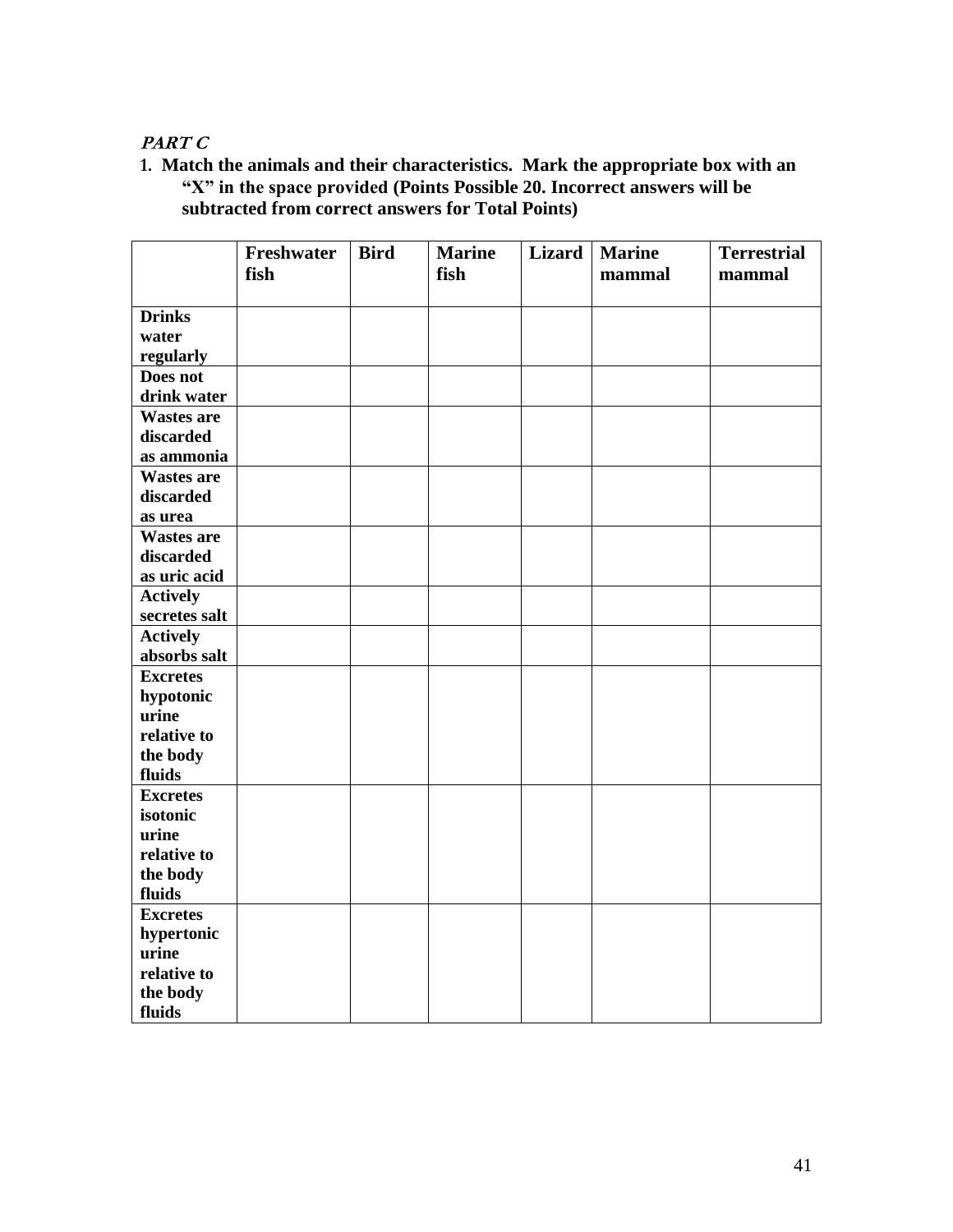| ۸n<br>w<br>-15 |
|----------------|
|----------------|

|                                                                             | Fresh<br>water<br>fish  | <b>Bird</b>             | <b>Marine</b><br>fish   | <b>Lizard</b>           | <b>Marine</b><br>mammal | <b>Terrestrial</b><br>mammal |
|-----------------------------------------------------------------------------|-------------------------|-------------------------|-------------------------|-------------------------|-------------------------|------------------------------|
| <b>Drinks</b><br>water<br>regularly                                         |                         | $\overline{\mathbf{X}}$ | $\overline{\mathbf{X}}$ |                         |                         | $\overline{\mathbf{X}}$      |
| Does not<br>drink water                                                     | $\overline{\mathbf{X}}$ |                         |                         | $\overline{\mathbf{X}}$ | $\overline{\mathbf{X}}$ |                              |
| <b>Wastes are</b><br>discarded as<br>ammonia                                | $\overline{\mathbf{X}}$ |                         | $\overline{\mathbf{X}}$ |                         |                         |                              |
| <b>Wastes are</b><br>discarded as<br>urea                                   |                         |                         |                         |                         | $\overline{\mathbf{X}}$ | $\overline{\mathbf{X}}$      |
| <b>Wastes are</b><br>discarded as<br>uric acid                              |                         | $\overline{\mathbf{X}}$ |                         | $\overline{\mathbf{X}}$ |                         |                              |
| <b>Actively</b><br>secretes salt                                            |                         |                         | $\overline{\mathbf{X}}$ |                         |                         |                              |
| <b>Actively</b><br>absorbs salt                                             | $\overline{\mathbf{X}}$ |                         |                         |                         |                         |                              |
| <b>Excretes</b><br>hypotonic<br>urine<br>relative to<br>the body<br>fluids  | $\overline{\mathbf{X}}$ |                         |                         |                         |                         |                              |
| <b>Excretes</b><br>isotonic<br>urine<br>relative to<br>the body<br>fluids   |                         |                         | $\overline{\mathbf{X}}$ |                         |                         |                              |
| <b>Excretes</b><br>hypertonic<br>urine<br>relative to<br>the body<br>fluids |                         | $\overline{\mathbf{X}}$ |                         | $\overline{\mathbf{X}}$ | $\overline{\mathbf{X}}$ | $\overline{\mathbf{X}}$      |

**2. Movement from an aquatic environment to the land presented a number of challenges for plant reproductions. Describe these challenges and explain how the angiosperms have adapted to survive and reproduce on land. Include a diagram of the angiosperm life cycle and describe with some detail the process of sexual reproduction in plants (Total 20 points).**

**Answer**